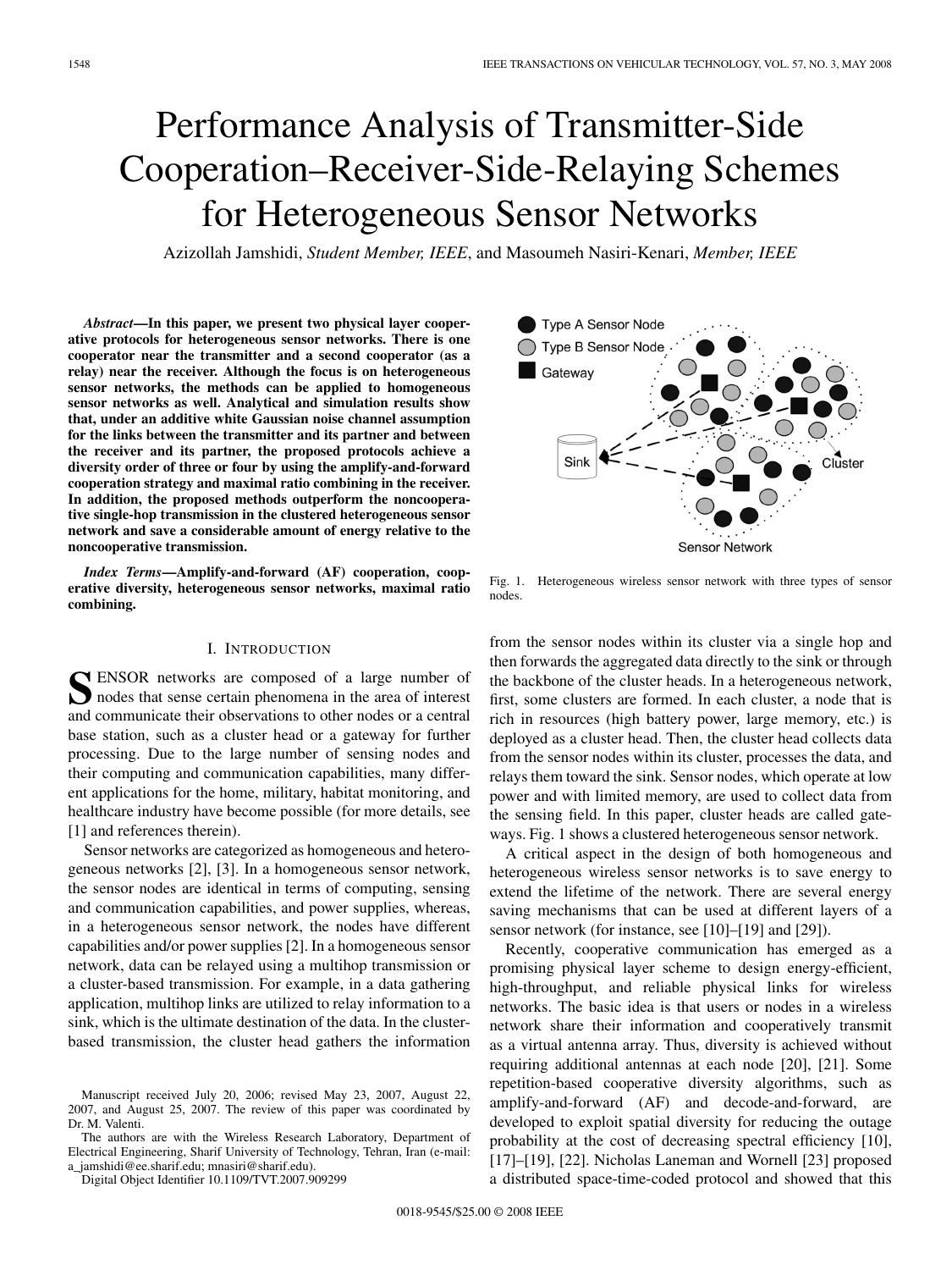protocol can achieve full spatial diversity in the number of cooperating users. A different framework called coded cooperation was proposed in [24]–[26], in which each user, instead of repeating the received bits, attempts to transmit incremental redundancy for its partner. In wireless sensor networks, the cooperative scheme enhances the transmit energy efficiency. However, due to the involvement of the cooperating sensor nodes, it can increase the circuit energy consumption as well. Cui *et al.* [11] proposed a distributed multiple-input–multipleoutput (MIMO) cooperative system based on the Alamouti space-time code [27]. The results have indicated that, in some cases, the cooperative MIMO-based sensor networks might provide better energy optimization and smaller end-to-end delay. Like in [11], a virtual MIMO-based cooperative communication for energy-limited sensor networks was developed in [14]. Both in [11] and [14], the authors have assumed error-free links among the cooperating nodes. Therefore, in the cooperative phase, each node has its partner's data, and the users can encode the transmission sequence according to the Alamouti spacetime code. By the error-free link assumption, Cui *et al.* [11] and Jayaweera [14] simply have applied the bit error probability analysis of the traditional MIMO system to evaluate the energy consumption of their proposed cooperative space-time (CST) schemes. Moreover, Jayaweera [14] has assumed that the destination (data gathering node) can support multiple antennas and has incorporated the training overhead required in any MIMO-based systems.

In this paper, we combine the heterogeneous concept and the AF cooperation protocol [10] and assume a maximal ratio combiner (MRC) in the receivers for energy-efficient physical layer design in the wireless sensor network. We consider a system with one partner that cooperates with the transmitter and a second partner that cooperates with the receiver. Unlike in [11] and [14], we do not assume error-free links between the cooperating nodes, and we take into account the link noise between cooperators in our analysis including the bit error probability and outage probability, as well as the energy consumption. Like in [11], we assume binary phaseshift keying (BPSK) and multiquadrature amplitude modulation (M-QAM), and we optimize the energy consumption over the constellation. In addition, we consider the sensing energy, aggregation (signal processing) energy, and the effect of path loss exponent in our analysis. We evaluate the diversity gains of the proposed protocols via the outage probability and bit error probability analysis, and then, we study the energy consumption of the sensor nodes in the network. Despite the noisy links between the cooperating nodes, we show that our proposed practical schemes can save tremendous energy in the wireless sensor network compared to the noncooperative scheme.

The remainder of this paper is organized as follows: Section II introduces the system model and the mathematical description for the cooperative and noncooperative schemes. Section III characterizes the outage probability, bit error probability, and diversity behavior of the proposed protocols. Section IV provides the energy consumption analysis. Section V presents some numerical results and comparisons, and finally, Section VI summarizes our concluding remarks.



Fig. 2. Transmission phases. (a) Scheme one. (b) Scheme two.

#### II. SYSTEM MODEL

Consider the heterogeneous sensor network of Fig. 1. We assume three types of sensor nodes with different functionalities in this network: type-A (gray) and type-B (black) nodes, which act as pure sensor nodes, and gateway nodes (square), which act as the cluster head nodes. The gateways can communicate directly or via a connected backbone among themselves. In addition, we assume that type-A nodes have fewer symbols than type-B nodes for transmission in the same time intervals, i.e., type-A nodes have smaller load than type-B nodes.<sup>1</sup> In the succeeding two sections, we describe our two proposed cooperative schemes and their mathematical descriptions.

# *A. Scheme One*

*1) Protocol Description:* To illustrate the first cooperative scheme, consider the scenario depicted in Fig. 2(a), in which sensor nodes S and P (both of them have similar types, i.e., types A or B, and therefore, they have the same transmission loads) transmit to gateway G by using a type-A sensor node as a semirelay node (node SR) [Fig. 2(a) considers the transmission of node S to the gateway<sup>2</sup>]. In fact, node SR is a relay in the receiver side, and we assume that the semirelay (node SR) not only helps sensor nodes S and P but also sends its own few information symbols to the gateway.

The first cooperative scheme consists of two transmission phases [see Fig. 2(a)]. In the first phase, source node S transmits an information symbol to the partner, the semirelay, and the gateway nodes. Then, in the second phase, the semirelay and the partner amplify the received signals and send them to the gateway through two independent channels by using the AF cooperation protocol strategy. Now, the gateway combines

<sup>&</sup>lt;sup>1</sup>Throughout this paper, we assume that all of the sensor nodes have the same battery energies.

 $2\text{In Fig. 2(a)}$ , node P acts as a partner for node S and helps node S in transmission toward the SR and gateway nodes. However, because of the symmetry, node S can also act as a partner for node P and help it in the transmission toward the SR and gateway nodes.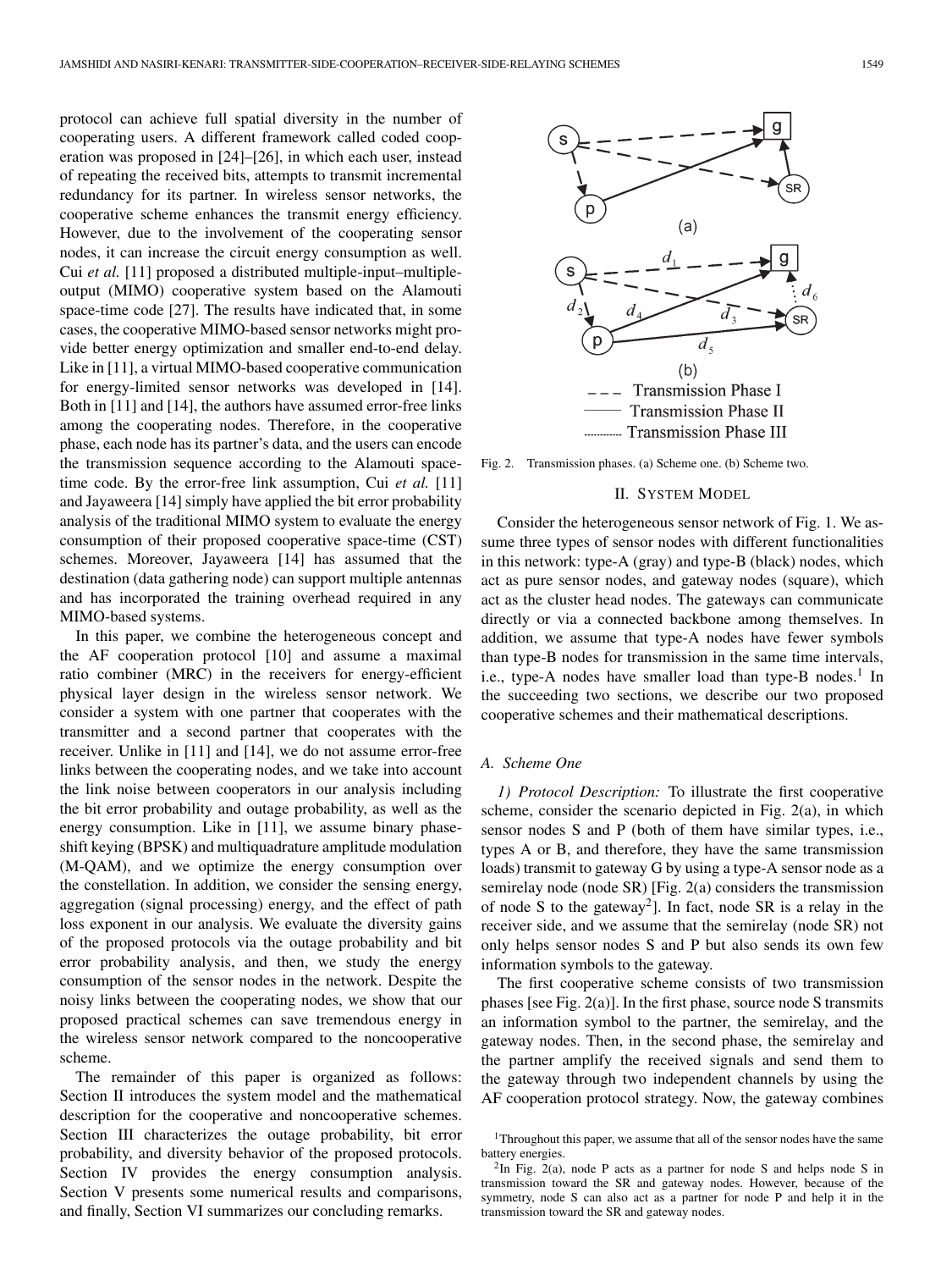

Fig. 3. Orthogonal channel assignment. (a) Noncooperative scheme. (b) Scheme one. (c) Scheme two.

these independent received signals with the MRC rule and makes a decision about the transmitted symbol. We expect this scheme to achieve a diversity order of three. To prevent interference, several efficient medium-access-control layer schemes have been proposed for wireless sensor networks, such as fixed allocation, scheduled time-division multiple access (TDMA) [33], and random-access versions [1]. For the sake of simplicity, we consider the frequency-division multiple access/TDMA [34] orthogonal channel assignments of Fig. 3(a) and (b) for the noncooperative and cooperative schemes, respectively. We assume that each transmission block has a duration of T seconds. In the noncooperative scheme, nodes P and S independently transmit blocks of length  $(N - 1)$  symbols in two orthogonal channels. However, node SR sends only two symbols in another orthogonal channel and remains idle in the remaining  $(N - 3)$ symbol intervals of the block (low-load node) [see Fig. 3(a)]. The time schedule of the first cooperative scheme is depicted in Fig. 3(b). As is clear from Fig. 3(b), to maintain the same effective symbol transmission rate as the noncooperative scheme, each block interval of length  $T$  contains  $2N$  symbol intervals in this cooperative scheme. Nodes S and P transmit  $(2N - 2)$ symbols in each block and remain idle in the last two symbol intervals. In addition, node SR sends its own two information symbols and the  $2N - 2$  received symbols of nodes S and P in 2N symbol intervals of its block according to Fig. 3(b).

*2) Mathematical Description:* We assume that the links between nodes S and P and between node SR and the gateway can be modeled as additive white Gaussian noise (AWGN) channels, and the other links (Fig. 2) are modeled as flat Rayleigh fading channels. Due to the symmetry of the channel allocations, we only focus on the data transmission of node S. Node S employs nodes P and SR as relays; therefore, the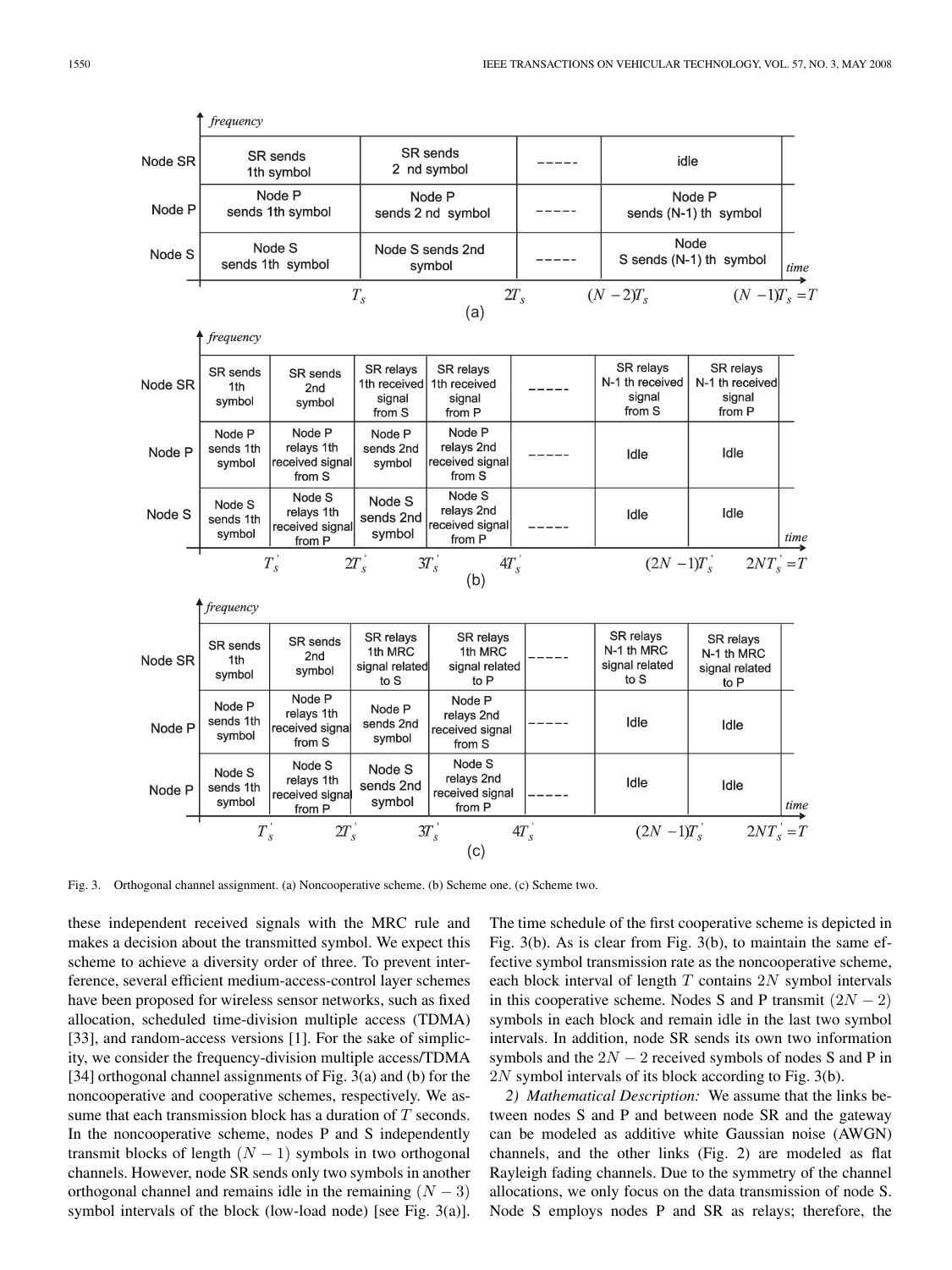first phase of transmission can be mathematically described as follows [see the time schedule presented in Fig. 3(b)]:

$$
y_{P,S}[i] = \sqrt{\varepsilon} x_S[i] + z_{P,S}[i] i = 1, 3, 5, ..., 2N - 3
$$
 (1)

$$
y_{\text{SR},S}[i] = \sqrt{\varepsilon'} a_{\text{SR},S} x_s[i] + z_{\text{SR},S}[i]
$$

 $i = 1, 3, 5, \ldots, 2N - 3$  (2)

$$
y_{G,S}[i] = \sqrt{\varepsilon'} a_{G,S} x_S[i] + z_{G,S}[i]
$$
  
  $i = 1, 3, 5, ..., 2N - 3$  (3)

where  $x_S[i]$  is the source transmitted signal, and  $y_{P,S}[i]$ ,  $y_{\text{SR},S}[i]$ , and  $y_{G,S}[i]$  are the partner, the semirelay, and the gateway received signals from node S, respectively.  $\varepsilon$  is the average energies of the received signals (excluding the noise term) in node SR and the gateway when they receive the signals from either node S or node P, and  $\varepsilon'$  is the average energy of the received signal (excluding the noise term) in node P from node S or in the gateway from node  $SR<sup>3</sup>$ . We assume that the information-bearing symbols  $x_{\rm S}[i]$ 's are drawn from a constellation with unit average energy, i.e.,  $E{ |x_S[i]|^2 } = 1$ , where  $E\{\cdot\}$  stands for the expectation.  $a_{k,j}$  indicates the channel random gain between the  $j$ th transmitter and the  $k$ th receiver, and  $z_{k,j}[i]$  represents the noise component in the kth receiver during the *i*th signaling interval. The noise terms are modeled as independent zero-mean symmetrical complex Gaussian random variables with a variance of  $N_o/2$  for each dimension; in addition, fading coefficients  $a_{k,j}$ 's are modeled as independent symmetrical complex Gaussian-distributed random variables with zero mean and a variance of  $1/2$  for each dimension.<sup>4</sup> For a slow flat fading channel, the fading coefficients remain constant over each transmission block, i.e., we assume constant fading coefficients over each block of 2N information symbols.

For the second phase of transmission, both nodes P and SR send an amplified version of the received signals to the gateway. Note that node SR ignores the received signal from node P during the second phase of transmission. In this phase, from Fig. 3(b), we have

$$
y_{G,P}[i] = \beta a_{G,P} y_{P,S}[i-1] + z_{G,P}[i]
$$

$$
i = 2, 4, ..., 2N - 2
$$
(4)

$$
y_{G,SR}[i] = \beta' y_{SR,S}[i-2] + z_{G,SR}[i]
$$
  

$$
i = 3, 6, ..., 2N - 3
$$
 (5)

where  $y_{G,P}[i]$  and  $y_{G,SR}[i]$  are the gateway received signals via nodes P and SR, respectively.  $a_{G,P}$ ,  $z_{G,P}[i]$ , and  $z_{G,SR}[i]$  are defined as  $a_{k,j}$  and  $z_{k,j}[i]$  in (1)–(3). In addition, to remain within their received energy constraints, the average energies of the received signals (excluding the noise term) at node G from nodes P and SR must be equal to  $\varepsilon'$  and  $\varepsilon$ , respectively.

As a result, nodes P and SR must set their amplification gains, i.e.,  $\beta$  and  $\beta'$ , which are given in (4) and (5), respectively, such that [10]

$$
E\left\{|\beta a_{G,P} y_{P,S}|^2\right\} = E\left\{|\beta y_{P,S}|^2\right\} = \varepsilon'
$$
  

$$
E\left\{|\beta' y_{\text{SR},S}|^2\right\} = \varepsilon.
$$
 (6)

Therefore

$$
\beta = \sqrt{\frac{\varepsilon'}{\varepsilon + N_o}}
$$

$$
\beta' = \sqrt{\frac{\varepsilon}{\varepsilon' + N_o}}.
$$
(7)

Note that, in the first equation of (6), the second equality comes from the fact that  $a_{G,P}$  and  $y_{P,S}$  are independent and that  $E\{|a_{G,P}|^2\}=1.$ 

## *B. Scheme Two*

*1) Protocol Description:* Consider the channel assignment of Fig. 3(c) and the scenario depicted in Fig. 2(b). In the sensor networks, we are interested in the scenario where  $d_2$  and  $d_6$ are considerably smaller than  $d_1$ ,  $d_3$ ,  $d_4$ , and  $d_5$ , as depicted in Fig. 2(b). This allows reliable communication between nodes S and P or between the semirelay and the gateway. Therefore, this scenario is similar to a MIMO system with two transmitter and two receiver antennas. Therefore, we can construct another scheme called "scheme two," which can achieve a diversity order of four. Scheme two has three phases of transmission [see Fig. 2(b)]. In the first phase, like in scheme one, node S transmits its information symbol to node P, node SR, and the gateway. Then, in the second phase, node P amplifies and sends its received signal to node SR and the gateway through two independent channels. In the third phase, the semirelay node combines two independent received signals in the last two phases of transmissions by using the MRC technique. Finally, the semirelay node amplifies and transmits the combined signal to the gateway. The gateway uses these three signals received in three phases in a proper manner to decide about the transmitted symbol.

*2) Mathematical Description:* Because of the similarity between schemes one and two in the first phase of transmission, we can use the descriptions in  $(1)$ – $(3)$  for scheme two as well. However, in the second phase of transmission, both the gateway and node SR consider the received signal from node P. Therefore, from Fig. 3(c), the received signals from node P are

$$
y_{G,P}[i] = \beta a_{G,P} y_{P,S}[i-1] + z_{G,P}[i]
$$

$$
i = 2, 4, ..., 2N - 2
$$
(8)

$$
y_{\text{SR},P}[i] = \beta a_{\text{SR},P} y_{P,S}[i-1] + z_{\text{SR},P}[i]
$$

$$
i = 2, 4, ..., 2N - 2
$$
(9)

where  $\beta$  is given in (7). In the last transmission phase of scheme two, first, node SR combines the received signals in the first and second phases of transmission, which are given in (2)

<sup>3</sup>Because of the proximities of node S to node P and of the semirelay to the gateway, distances  $d_1$ ,  $d_3$ ,  $d_4$ , and  $d_5$  in Fig. 2(b) are nearly equal; therefore, the received energies in (2) and (3) are equal.

<sup>&</sup>lt;sup>4</sup>Note that  $\varepsilon$  and  $\varepsilon'$  capture the path loss effects, and as a result, we normalize the complex fading coefficient variance to 1.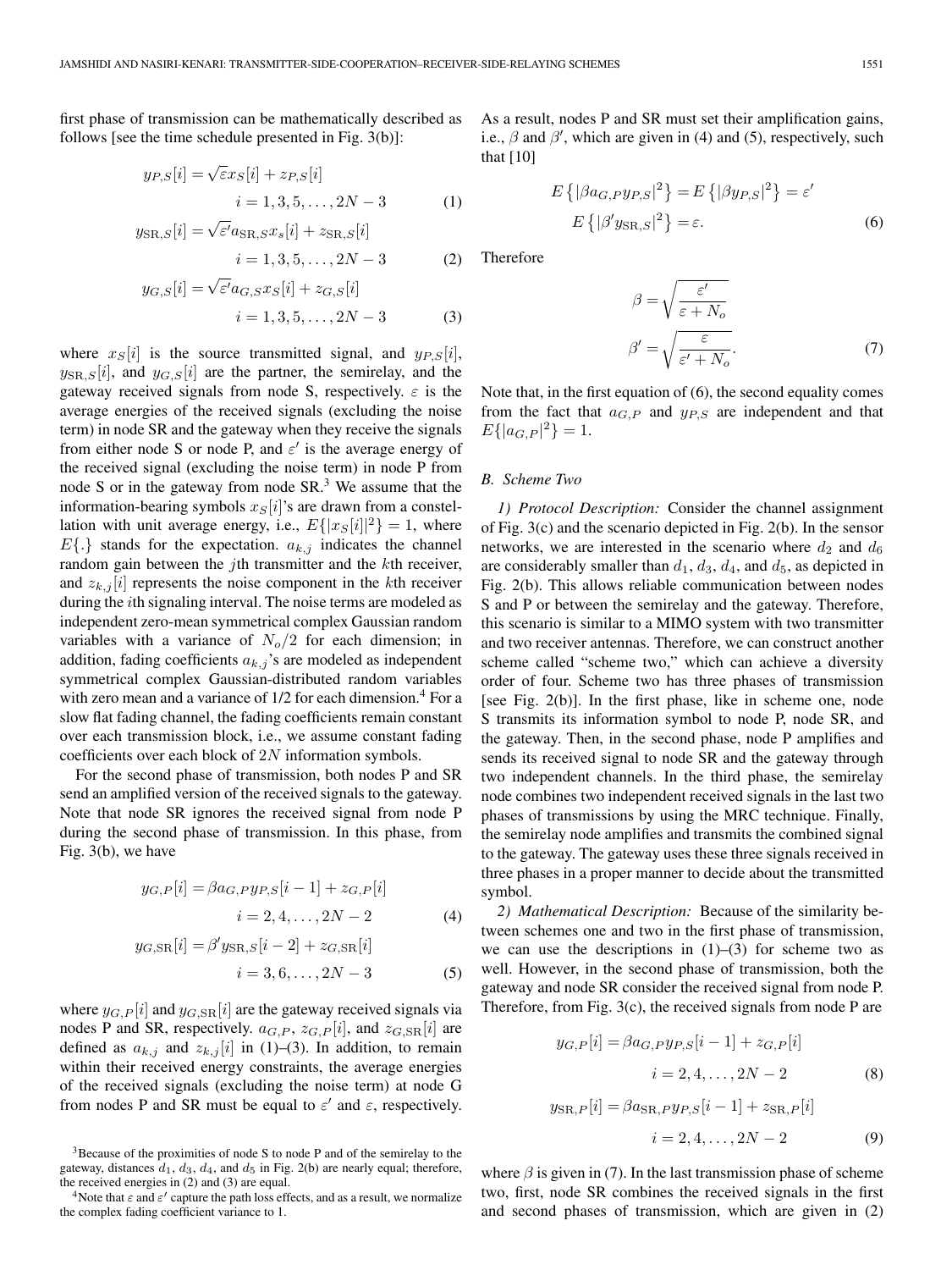and (9), respectively, by using the MRC technique; therefore, we have

$$
x_{\rm MRC}[i] = \frac{\beta \sqrt{\varepsilon} a_{\rm SR,P}^*}{\beta^2 |a_{\rm SR,P}|^2 N_o + N_o} y_{\rm SR,P}[i-1] + \frac{\sqrt{\varepsilon'} a_{\rm SR,S}^*}{N_o} y_{\rm SR,S}[i-2], \qquad i = 3, 6, ..., 2N - 3
$$
\n(10)

where  $x_{\text{MRC}}$  is the combined signal in node SR, and  $*$  denotes the complex conjugate. After amplifying, node SR then transmits the preceding combined signal to the gateway by using the AF strategy. Thus, the gateway receives the following signal:

$$
y_{G,SR}[i] = \beta'' x_{\text{MRC}}[i] + z_{G,SR}[i], \qquad i = 3, 6, ..., 2N - 3.
$$
\n(11)

Because of the similarity between two Gaussian links (the link between nodes S and P and the link between node SR and the gateway), we assume that the average received energy at the gateway from node SR is the same as the average received energy at node P from node S in the first phase of transmission. Therefore, node SR must use an amplification gain  $\beta''$  such that

$$
E\left\{ |\beta'' x_{\text{MRC}}|^2 \right\} = \varepsilon. \tag{12}
$$

To compute the value  $\beta''$ , first, we expand (9) by using (1). Then, by substituting (2) and (9) in (10) and applying some algebraic manipulation, we easily obtain

$$
\beta'' = \sqrt{\frac{\varepsilon}{\text{SNR}_{\text{SR}}^2 + \text{SNR}_{\text{SR}}}}
$$
(13)

where  $SNR_{SR}$  is given by

$$
SNR_{SR} = \frac{|a_{SR,S}|^2 \varepsilon'}{N_o} + \frac{\beta^2 \varepsilon |a_{SR,S}|^2}{\beta^2 |a_{SR,P}|^2 N_o + N_o}
$$

$$
= \eta_{SR,S} + \frac{\eta_{SR,P} \eta_{P,S}}{\eta_{SR,P} + \eta_{P,S} + 1}
$$

$$
\simeq \eta_{SR,S} + \eta_{SR,P}.
$$
(14)

 $\eta_{i,j}$  denotes the instantaneous received signal-to-noise ratio (SNR) and is defined as follows:

$$
\eta_{i,j} = \frac{\varepsilon' |a_{i,j}|^2}{N_o}, \qquad i \in \{G, \text{SR}\}; \quad j \in \{S, P\}
$$

$$
\eta_{P,S} = \eta_{G, \text{SR}} = \frac{\varepsilon}{N_o}.
$$
(15)

As stated in the previous section, we assume that  $d_2$  and  $d_6$  are much smaller than  $d_1$ ,  $d_3$ ,  $d_4$ , and  $d_5$ . On the other hand, we know that  $(\varepsilon/\varepsilon') = \kappa (d_1/d_2)^\alpha$  for some constant  $\kappa$ , where  $\alpha$  is the path loss exponent, which is equal to 2 for free space and is greater than 2 for more scattering environments. As a result,  $\varepsilon$ is much greater than  $\varepsilon'$ . By this assumption, the approximation in (14) holds.

## III. OUTAGE AND BIT ERROR PROBABILITIES

In this section, we derive the outage probability  $P_{\text{out}}$  and bit error probability  $P_b$  of the proposed schemes. For  $P_b$  derivation, we consider a system with BPSK modulation or M-QAM modulation with a constellation size of  $M = 2<sup>b</sup>$  (b bit/symbol) and a coherent receiver. In addition, we suppose that the receivers, and not the transmitters, know the fading coefficients via training pilot sequences. We consider the probability of outage as a performance criterion [10], [20]. As a function of the fading coefficients, the mutual information for each scheme is a random variable denoted by I. Thus, for target rate  $R$ , the outage probability denoted by  $P_{\text{out}}$  is the probability that  $I < R$ .

#### *A. First Scheme Analysis*

As stated in Section II-A, considering the transmitted signal by node S as an input and the received signals in the gateway as outputs, scheme one produces equivalent one-input, threeoutput complex Gaussian noise channels with different attenuations and noise levels. In Appendix A, we show that the maximum mutual information between node S and the gateway, which is achieved by an independent identically distributed (i.i.d.) Gaussian input, is

$$
I_1 = \frac{(N-1)}{2N} \log_2 \left( 1 + \eta_{G,S} + \frac{\eta_{P,S}\eta_{G,P}}{\eta_{P,S} + \eta_{G,P} + 1} + \frac{\eta_{\text{SR},S}\eta_{G,\text{SR}}}{\eta_{\text{SR},S} + \eta_{G,\text{SR}} + 1} \right)
$$
(16)

where the  $\eta_{i,j}$ 's are defined in (15). With the zero-mean mutually independent complex Gaussian-distributed fading coefficients with a variance of 1, we readily find that  $\eta_{G,S}$ ,  $\eta_{G,P}$ , and  $\eta_{\text{SR},S}$  are i.i.d. exponential random variables with a mean equal to  $\Lambda$ .  $\Lambda$  is easily computed as follows:

$$
\Lambda = \frac{\varepsilon'}{N_o}.\tag{17}
$$

Note that  $\Lambda$  also indicates the average received SNR. As previously stated in deriving (14) and (15), with the assumption of  $d_1 \gg d_2$ ,  $\varepsilon$  is much greater than  $\varepsilon'$ , and as a result,  $\eta_{G,P}$  and  $\eta_{\text{SR},S}$  are substantially smaller than  $\eta_{P,S}$  and  $\eta_{G,SR}$ . Therefore, in (16), by neglecting the terms  $\eta_{G,P} + 1$  and  $\eta_{\text{SR},S} + 1$  against  $\eta_{P,S}$  and  $\eta_{G,SR}$ , we easily obtain

$$
I_1 \simeq \frac{N-1}{2N} \log_2(1 + \eta_{G,S} + \eta_{G,P} + \eta_{\text{SR},S}).
$$
 (18)

The preceding result shows that scheme one is equal to a oneinput, three-output communication system with three identical and independent Rayleigh fading channels. Our simulation results will verify that  $(18)$  is a good approximation<sup>5</sup> of  $(16)$ .

 $5$ It can be easily shown that (18) is also an upper bound for the mutual information of scheme one.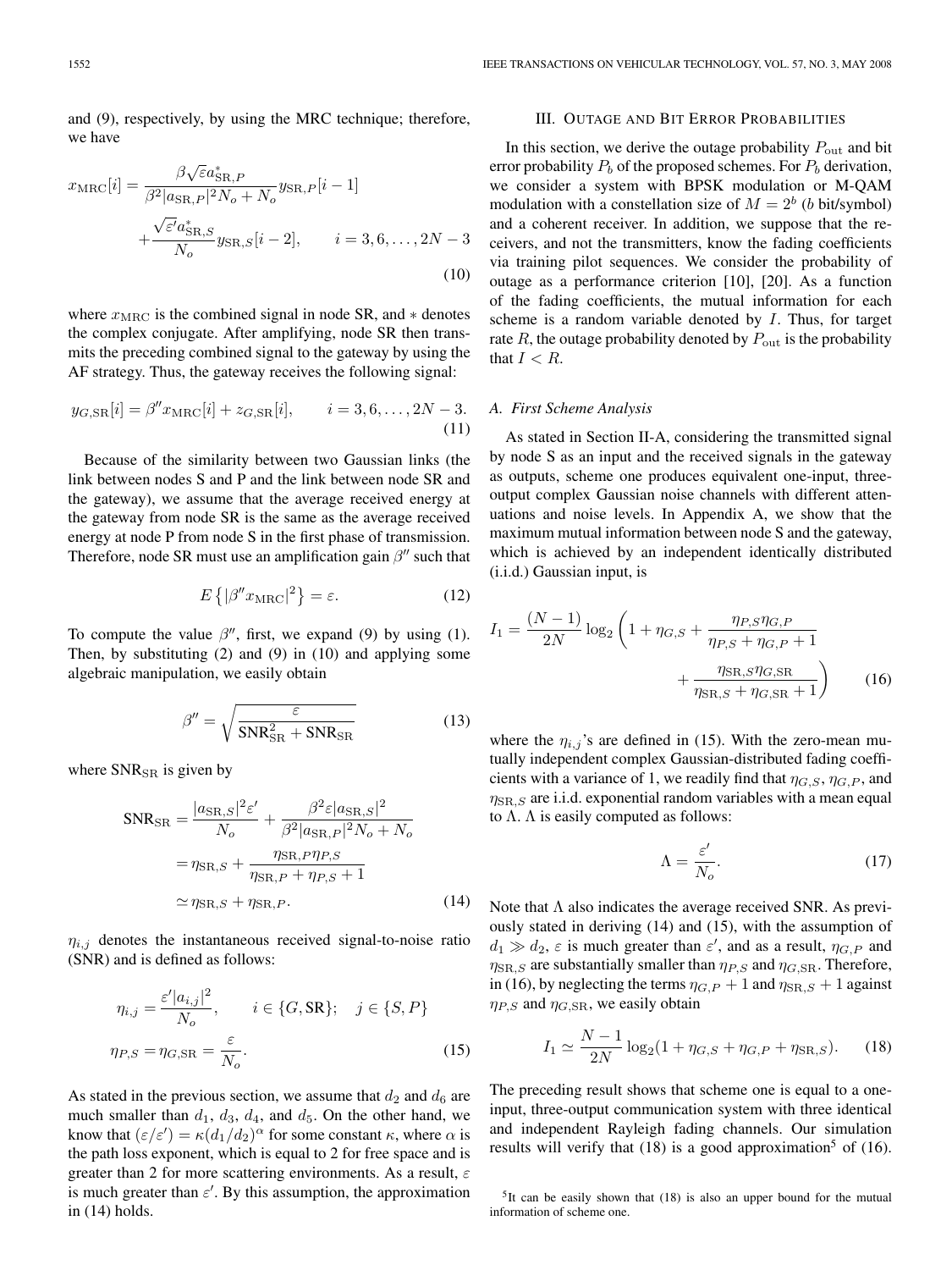Thus, from (18), the approximated outage probability for scheme one can be computed as (see Appendix B)

$$
P_{\text{out}}^1 = \Pr(I_1 < R) \simeq \gamma_{\text{inc}} \left( 3, \frac{2^{\left(\frac{2N}{N-1}\right)R} - 1}{\Lambda} \right) \tag{19}
$$

where  $\gamma_{\text{inc}}$  is an incomplete gamma function [30, pp. 40]. Now, we consider the high-SNR and fixed-rate regimes. In Appendix B, we show that the asymptotic behavior of  $P_{\text{out}}^1$  is given by

$$
P_{\text{out}}^1 \sim \frac{1}{6} \left( \frac{2^{\left(\frac{2N}{N-1}\right)R} - 1}{\Lambda} \right)^3 \text{ for a large } \Lambda. \tag{20}
$$

Note that, in the preceding equation, for continuous functions f and g, the relation " $f(\Lambda) \sim g(\Lambda)$ " means that  $\lim_{\Lambda \to \infty} f(\Lambda)/g(\Lambda) = 1$ . As the preceding result indicates, for fixed-rate and high-SNR regimes, scheme one achieves thirdorder diversity.

For scheme one, we can identify three independent receiving paths in the gateway. As a result, by using BPSK modulation (1 b/symbol) and a coherent MRC receiver in the gateway, the bit error probability conditioned on the instantaneous SNR is given by [28]

$$
P_{b|\eta_{G,S},\eta_{G,P},\eta_{SR,S}}^{1}
$$
\n
$$
= Q(\sqrt{2SNR})
$$
\n
$$
= Q\left(\sqrt{2\left(\eta_{G,S} + \frac{\eta_{P,S}\eta_{G,P}}{\eta_{P,S} + \eta_{G,P} + 1} + \frac{\eta_{SR,S}\eta_{G,SR}}{\eta_{SR,S} + \eta_{G,SR} + 1}\right)}\right)
$$
\n
$$
\simeq Q\left(\sqrt{2(\eta_{G,S} + \eta_{G,P} + \eta_{SR,S})}\right)
$$
\n(21)

where SNR is the total instantaneous received SNR via the three independent paths, and the  $\eta_{i,j}$ 's are defined in (15). Moreover, for M-QAM with a square constellation (even  $b$ ), the conditional symbol error probability is given by [32]

$$
P_{s|\eta_{G,S},\eta_{G,P},\eta_{SR,S}}^{1}
$$
  
=  $4\left(1 - \frac{1}{\sqrt{M}}\right)Q\left(\sqrt{\frac{3SNR}{M-1}}\right)$   
 $-4\left(1 - \frac{1}{\sqrt{M}}\right)^{2}Q^{2}\left(\sqrt{\frac{3SNR}{M-1}}\right)$  for  $b \ge 2$  (22)

where SNR is defined in (21), and  $M = 2<sup>b</sup>$  is the number of constellation symbols. When  $b$  is odd, we may still use  $(22)$ as a tight upper bound for the symbol error probability after dropping the terms  $(1 - (1/\sqrt{M}))$  and  $(1 - (1/\sqrt{M}))^2$ . By

averaging on fading coefficients, the unconditioned bit error probability for BPSK and M-QAM is derived as [32]

$$
P_b^1 = \left(\frac{1 - \sqrt{\frac{\Lambda}{1+\Lambda}}}{2}\right)^L \sum_{l=0}^{L-1} \binom{L-1+l}{l} \times \left(\frac{1 + \sqrt{\frac{\Lambda}{1+\Lambda}}}{2}\right)^l \text{ for BPSK} \qquad (23)
$$

and

$$
P_b^1 \simeq \frac{4}{b} \left( 1 - \frac{1}{\sqrt{M}} \right) \left( \frac{1 - \mu_c}{2} \right)^L \sum_{l=0}^{L-1} {L-1+l \choose l}
$$
  
 
$$
\times \left( \frac{1 + \mu_c}{2} \right)^l - 4 \left( 1 - \frac{1}{\sqrt{M}} \right)^2
$$
  
 
$$
\times \left( \frac{1}{4} - \frac{\mu_c}{\pi} \left( \left[ \frac{\pi}{2} - \tan^{-1} \mu_c \right] \sum_{l=0}^{L-1} \frac{(2ll)}{[4(1 + g\Lambda)]^l} -\sin(\tan^{-1} \mu_c) \sum_{l=1}^{L-1} \sum_{i=1}^l \frac{T_{il}}{(1 + g\Lambda)^l} + \sum_{l=0}^{L} \left[ \cos(\tan^{-1} \mu_c) \right]^{2(l-i)+1} \right) \right) (24)
$$

for M-QAM, where  $\Lambda$  is given by (17), L is three (in this threepath scheme), and  $g = 3/[2(M-1)]$ . In addition,  $T_{il}$  and  $\mu_c$ are defined as follows:

$$
T_{il} = \frac{\binom{2l}{l}}{\binom{2(l-i)}{l-i}4^i \left(2(l-i)+1\right)}
$$

$$
\mu_c = \sqrt{\frac{g\Lambda}{1+g\Lambda}}.
$$

In (24), we have used the formula of the bit error probability for M-QAM with square constellations  $(b \text{ is an even number})$ to approximate probability  $P_b^1$  for all values of  $b \ge 2$ . The introduced error when b is odd is negligible for our purposes. We utilize these results in the energy consumption analysis in Section IV.

#### *B. Second Scheme Analysis*

We begin with  $(10)$ , and from  $(2)$  and  $(9)$ , we obtain

$$
x_{\text{MRC}}[i+2] = \left(\frac{|a_{\text{SR},S}|^2 \varepsilon'}{N_o} + \frac{\beta^2 \varepsilon |a_{\text{SR},P}|^2}{\beta^2 |a_{\text{SR},P}|^2 N_o + N_o}\right) x_S[i] + \frac{\sqrt{\varepsilon'} a_{\text{SR},S}^*}{N_o} z_{\text{SR},S}[i] + \frac{\beta \sqrt{\varepsilon} a_{\text{SR},P}^*}{\beta^2 |a_{\text{SR},P}|^2 N_o + N_o} \times (\beta a_{\text{SR},P} z_{P,S}[i] + z_{\text{SR},P}[i+1]),
$$
  
\n $i = 1, 2, ..., 2N - 3.$  (25)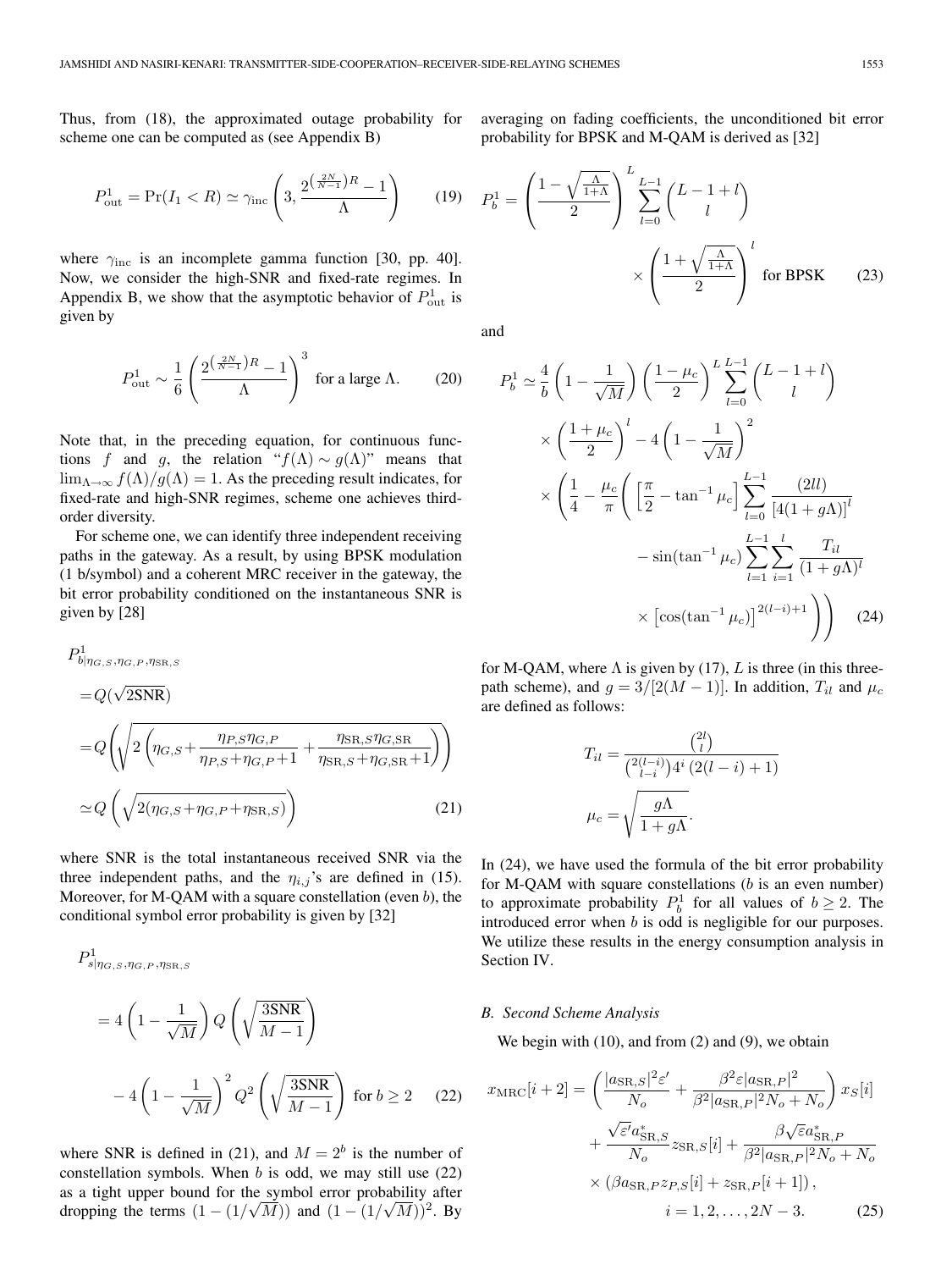The total noise term in the preceding equation has a complex Gaussian distribution with zero mean and variance equal to  $SNR_{SR}$ , where  $SNR_{SR}$  is given by (14). Now, the gateway combines the signals received from the source, partner, and semirelay, which are given by (3), (8), and (11), respectively, to obtain a proper statistics for the optimum detection. By substituting (1) in (8) and comparing the result with (25), we observe that, because of the common noise term  $z_{P,S}[i]$ , the signals received from the partner and the semirelay at the gateway are dependent, and as a result, the MRC is not an optimum receiver for the gateway. In Appendix C, we show that the optimum detector has the following complicated decision rule for the BPSK modulation:

$$
Z = (2Db_1y_{G,S} + (2Eb_2 + Gb_3)y_{G,P}
$$

$$
+ (2Fb_3 + Hb_2)y_{G,SR}) \ge 0
$$
 (26)

where coefficients D, E, F, H,  $b_1$ ,  $b_2$ , and  $b_3$  are some constants that are defined in (67)–(70), which are shown in Appendix C. The inequality relationship " $\gtrless$ " indicates that the transmitted symbol is  $-1$  (bit 0) if decision variable Z is positive; otherwise, it is  $+1$  (bit 1). The preceding decision rule is complicated and renders an analysis of the proposed protocol feasible only through computer simulations. Fortunately, for the considered scenario,  $\varepsilon$  is greater than  $\varepsilon'$ ; therefore, parameter  $\beta$ defined in (7) is much smaller than one. As a result, we can neglect the noise term  $\beta a_{\text{SR},P} z_{P,S}[i]$  in (25) against the other noise terms and approximate (25) as follows:

$$
\tilde{x}_{\text{MRC}}[i+2] \n= \left( \frac{|a_{\text{SR},P}|^2 \varepsilon'}{N_o} + \frac{\beta^2 \varepsilon |a_{\text{SR},P}|^2}{\beta^2 |a_{\text{SR},P}|^2 N_o + N_o} \right) x_S[i] \n+ \frac{\sqrt{\varepsilon'} a_{\text{SR},S}^*}{N_o} z_{\text{SR},S}[i] + \frac{\beta \sqrt{\varepsilon} a_{\text{SR},P}^*}{\beta^2 |a_{\text{SR},P}|^2 N_o + N_o} z_{\text{SR},P}[i+1] \n i = 1, 2, ..., 2N - 3.
$$
\n(27)

Now, with the preceding approximation, by substituting (27) in  $(11)$ , from  $(3)$ ,  $(8)$ , and  $(11)$ , three signals received from the source, partner, and semirelay will be independent; therefore, the optimum detector reduces to the MRC detector. It is well known that, conditioned on the fading coefficients, the total instantaneous SNR for the MRC detector is given as follows:

$$
SNR_T = snr_1 + snr_2 + snr_3 \tag{28}
$$

where  $snr_i$  is the instantaneous received SNR via the *i*th independent path. By using (3) for path 1 (received signal through node S), (8) for path 2 (received signal through node P), and (11) [in which  $x_{\text{MRC}}$  is substituted with the approximated semirelay combined signal  $\tilde{x}_{\text{MRC}}$  given in (27)] for path 3, the  $snr<sub>i</sub>$ 's are computed as

$$
snr_1 = \frac{|a_{G,S}|^2 \varepsilon'}{N_o} = \eta_{G,S}
$$

$$
snr_2 = \frac{\beta^2 \varepsilon |a_{G,P}|^2}{(\beta^2 |a_{G,P}|^2 + 1) N_o}
$$

$$
= \frac{\eta_{P,S}\eta_{G,P}}{\eta_{P,S} + \eta_{G,P} + 1}
$$

$$
snr_3 = \frac{\beta''^2 \text{SNR}_{\text{SR}}^2}{N_o \left(1 + k_3^2 + k_5^2\right)}
$$
(29)

where  $k_3$  and  $k_5$  are defined in (63). By substituting the values of  $\beta$  and  $\beta''$ , which are given in (7) and (13), into  $k_3$  and  $k_5$ , respectively, and after some straightforward simplifications, we obtain

$$
snr_3 = \frac{SNR_{SR}^2}{\frac{1}{\eta_{P,S}} \left( SNR_{SR} + SNR_{SR}^2 \right) + \eta_{SR,S} + \frac{\eta_{P,S}, \eta_{SR,P}(\eta_{P,S}+1)}{(\eta_{P,S} + \eta_{SR,P} + 1)^2}}
$$
(30)

where  $SNR_{SR}$  and its approximated value are given in (14). Now, if we consider that the Gaussian links are stronger than the Rayleigh links, we can apply some approximations that are similar to the one used in (14), and consequently, we can approximate  $snr_2$  and  $snr_3$  in (29) and (30) as (31), shown at the bottom of the page. In (31), the last approximation is due to the fact that, in sufficiently strong Gaussian links, we can assume  $\eta_{P,S} \gg \eta_{\text{SR},S} + \eta_{\text{SR},P}$ . Therefore, from (29)–(31), (28) can be approximated as

$$
SNR_T = \eta_{G,S} + \eta_{G,P} + \eta_{SR,S} + \eta_{SR,P}
$$
 (32)

which is, in fact, equal to the result for a well-known diversity path combining over four independent Rayleigh fading channels; thus, the unconditional bit error probabilities for the BPSK and M-QAM modulations, i.e.,  $P_b^2$ , are given by (23) and (24), respectively, with  $L = 4$ .

$$
snr_2 \simeq \eta_{G,P}
$$
\n
$$
snr_3 \simeq \frac{(\eta_{\text{SR},S} + \eta_{\text{SR},P})^2}{\frac{1}{\eta_{P,S}} (\eta_{\text{SR},S} + \eta_{\text{SR},P} + (\eta_{\text{SR},S} + \eta_{\text{SR},P})^2) + \eta_{\text{SR},S} + \frac{(1 + \eta_{P,S})\eta_{\text{SR},P}}{\eta_{P,S} + \eta_{\text{SR},P} + 1}}
$$
\n
$$
\simeq \frac{\eta_{P,S}(\eta_{\text{SR},S} + \eta_{\text{SR},P})}{\eta_{\text{SR},S} + \eta_{\text{SR},P} + \eta_{P,S}} \simeq \eta_{\text{SR},S} + \eta_{\text{SR},P}
$$
\n(31)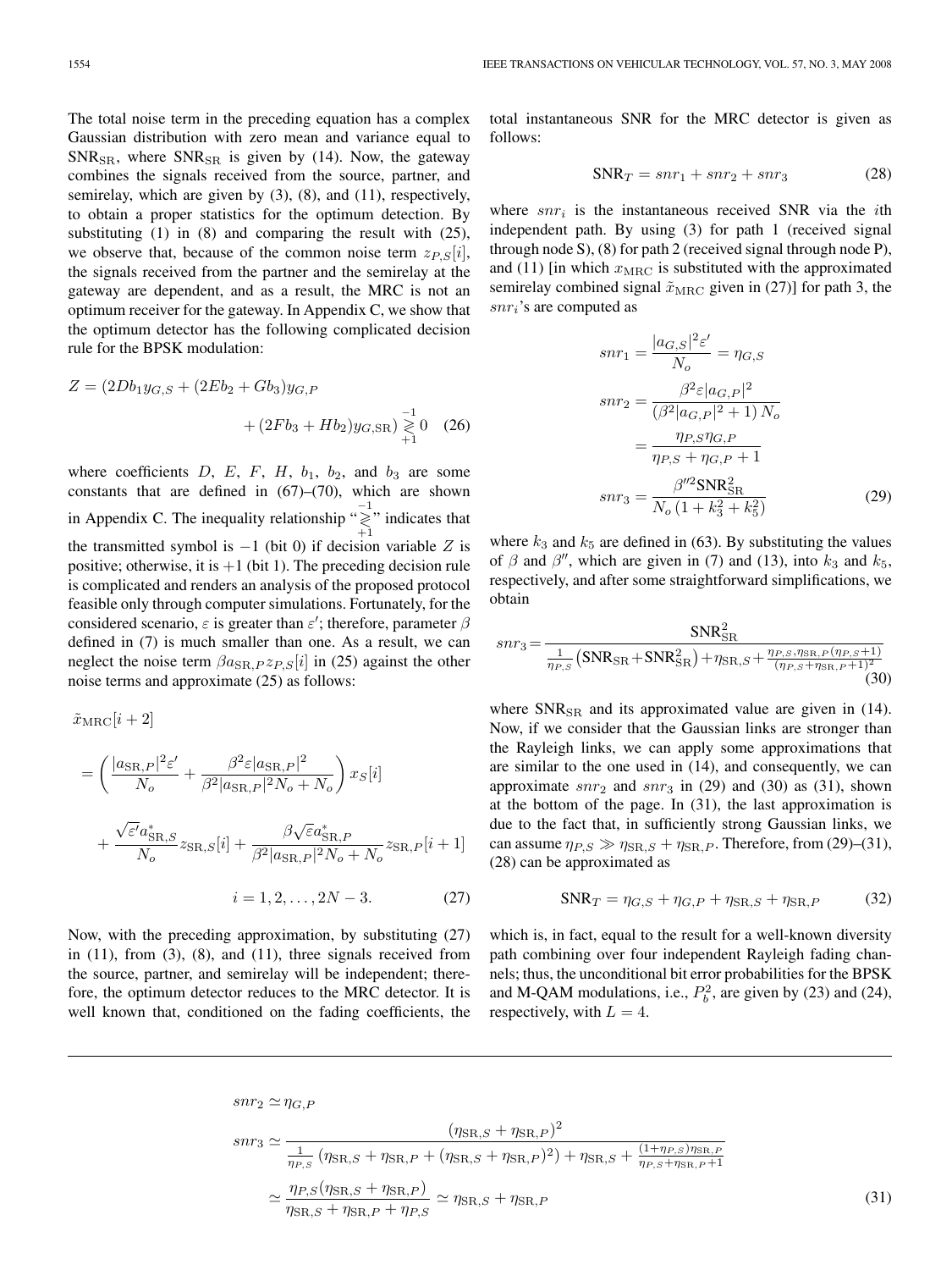The numerical results given in Section V will show that the MRC detector is a good approximation for the optimum detector (see Fig. 5). Therefore, neglecting the noise term  $\beta a_{\rm SR,P} z_{P,S}[i]$  in (25) at the gateway has a negligible effect on the performance of the proposed scheme two in the considered scenario. For the outage probability analysis, we neglect this noise term and derive the mutual information and, consequently, the outage probability based on the preceding approximation. In Appendix C, we show that the mutual information between the source and the gateway by neglecting the noise term is

$$
I(x_S, y_2) \simeq \frac{N-1}{2N} \log_2(1 + snr_1 + snr_2 + snr_3) \tag{33}
$$

where the  $snr_i$ 's are defined in (29). By using the approximated values for  $snr_2$  and  $snr_3$  given in (31), we obtain

$$
I(x_S, y_2) \simeq \frac{(N-1)}{2N} \log_2(1 + \eta_{G,S} + \eta_{G,P} + \eta_{\text{SR},S} + \eta_{\text{SR},P}).
$$
\n(34)

Note that, exactly like the procedures taken in Appendix B to derive  $P_{\text{out}}^1$  from the mutual information, we can derive the outage probability based on the approximation given in (34) as follows:

$$
P_{\text{out}}^2 \simeq \gamma_{\text{inc}} \left( 4, \frac{2^{\left(\frac{2N}{N-1}\right)R} - 1}{\Lambda} \right) \tag{35}
$$

where  $\Lambda$  is defined in (17), and R is the target rates of the cooperating nodes S and P.

At the high-SNR and fixed-rate regimes, the asymptotic behavior of  $P_{\text{out}}^2$  is given as follows:

$$
P_{\text{out}}^2 \sim \frac{1}{24} \left( \frac{2^{\left(\frac{2N}{N-1}\right)R} - 1}{\Lambda} \right)^4.
$$
 (36)

From (36), we conclude that scheme two achieves a fourthorder diversity.

#### IV. ENERGY CONSUMPTION ANALYSIS

We consider a general communication link connecting two wireless nodes. To consider the energy consumption for the transmission of one message bit, energy consumption in all blocks of the transmitter and the receiver has to be considered. Usually, the energy consumption of a sensor node is due to sensing, computation (aggregation), and communication components [31]. Like in [31], we assume that the energy required to sense a bit is a constant denoted by  $\varepsilon_{\rm sense}$  and the aggregation energy, when  $n_{\text{agg}}$  raw streams are aggregated into a single stream, is  $n_{\text{agg}}\varepsilon_{\text{agg}}$ , which is also a constant term. Note that, in our proposed schemes, aggregation only takes place in the gateway (cluster head). However, because of the maximal ratio combining in the semirelay in the second cooperative scheme, we can approximate the MRC processing energy consumption in the semirelay with two-stream aggregation (two independent received signals being combined in the semirelay); in addition, in both the proposed cooperative schemes, the MRC process-

TABLE I SYSTEM PARAMETERS

| $f_c = 2.4GHz$   | $\eta=.35$      |
|------------------|-----------------|
| $G_tG_r = 5dB$   | $d_0=1m$        |
| $N_o = -174 dBm$ | $M_I = 40$ dB   |
| $N_f = 10 dB$    | $P_e = 10^{-3}$ |
| $r_s = 10$ ksps  | $N = 128$       |
| $d_2=1 m$        | $d_6 = 1 \; m$  |

ing consumption in the gateway is approximated with threestream aggregation. Typical values for  $\varepsilon_{\text{agg}}$  and  $\varepsilon_{\text{sense}}$  are 5 and 50 nJ/bit, respectively [4], [31]. We use the following model for the energy dissipation per bit in the transmitter [4], [28], [31], [33]:

$$
\varepsilon_{\text{Tx}}(d) = \frac{p_{\text{tr}}^e}{br_s} + \varepsilon_{\text{pl}} d^{\alpha} \tag{37}
$$

where  $p_{\text{tr}}^e$  is a distance-independent term that takes into account the consumption power of the transmitter electronics (digitalto-analog converter, filters, mixer, and synthesizer).  $r_s$  is the symbol rate, b is the number of bits per symbol, and  $\varepsilon_{\text{pl}}d^{\alpha}$ (which accounts for the radiated power required to transmit one bit over a distance d between the source and the destination) depends on distance  $d$ , path loss exponent  $\alpha$ , the acceptable bit error probability, the drain efficiency, and the amplifier peak-toaverage power ratio (PAPR) [11], [28], [35]. The PAPR depends on the modulation scheme and the associated constellation size [35]. A typical value for the power consumption of the transmitter electronics is about  $p_{\text{tr}}^e = 96.3 \text{ mW}$  [11], [34], [35].  $\varepsilon_{\text{pl}}$  can be calculated according to the link budget relationship [11], [28]

$$
\varepsilon_{\rm pl} = \frac{\xi}{\eta} \varepsilon_b \left( \frac{4\pi d_0}{\lambda} \right)^2 \frac{M_l N_f}{G_t G_r} \left( \frac{1}{d_0} \right)^{\alpha} \tag{38}
$$

where  $\eta$  is the drain efficiency,  $\xi$  is the PAPR,  $\varepsilon_b$  is the required average energy per bit for a given bit error probability,  $d_0$ is the reference distance for the antenna far field,  $\lambda$  is the carrier wavelength,  $M_l$  is the link margin compensating the hardware variations,  $N_f$  is the receiver noise figure,  $G_t$  is the transmit antenna gain,  $G_r$  is the receive antenna gain, and  $\alpha$  is the path loss exponent. In the proposed schemes, we have assumed that the path loss exponents in the Rayleigh links are equal to two, three, or four. However, in the Gaussian links, we can well assume that the path loss exponents for these links are two. In addition, the values of the PAPR  $(\xi)$  are equal are two. In addition, the values of the PAPK  $(\xi)$  are equal to 1 and  $3(\sqrt{M}-1)/(\sqrt{M}+1)$  for the BPSK and M-QAM modulations, respectively [35]. The system parameters used in our evaluations are based on [4], [11], [31], [34], and [35]. We have listed the other parameters in Table I. In the receiver, we assume that communication circuits expend energy  $\varepsilon_{\text{Rx}}$  to receive the message bit as follows [11], [35]:

$$
\varepsilon_{\text{Rx}} = \frac{p_{\text{re}}^e}{br_s} \tag{39}
$$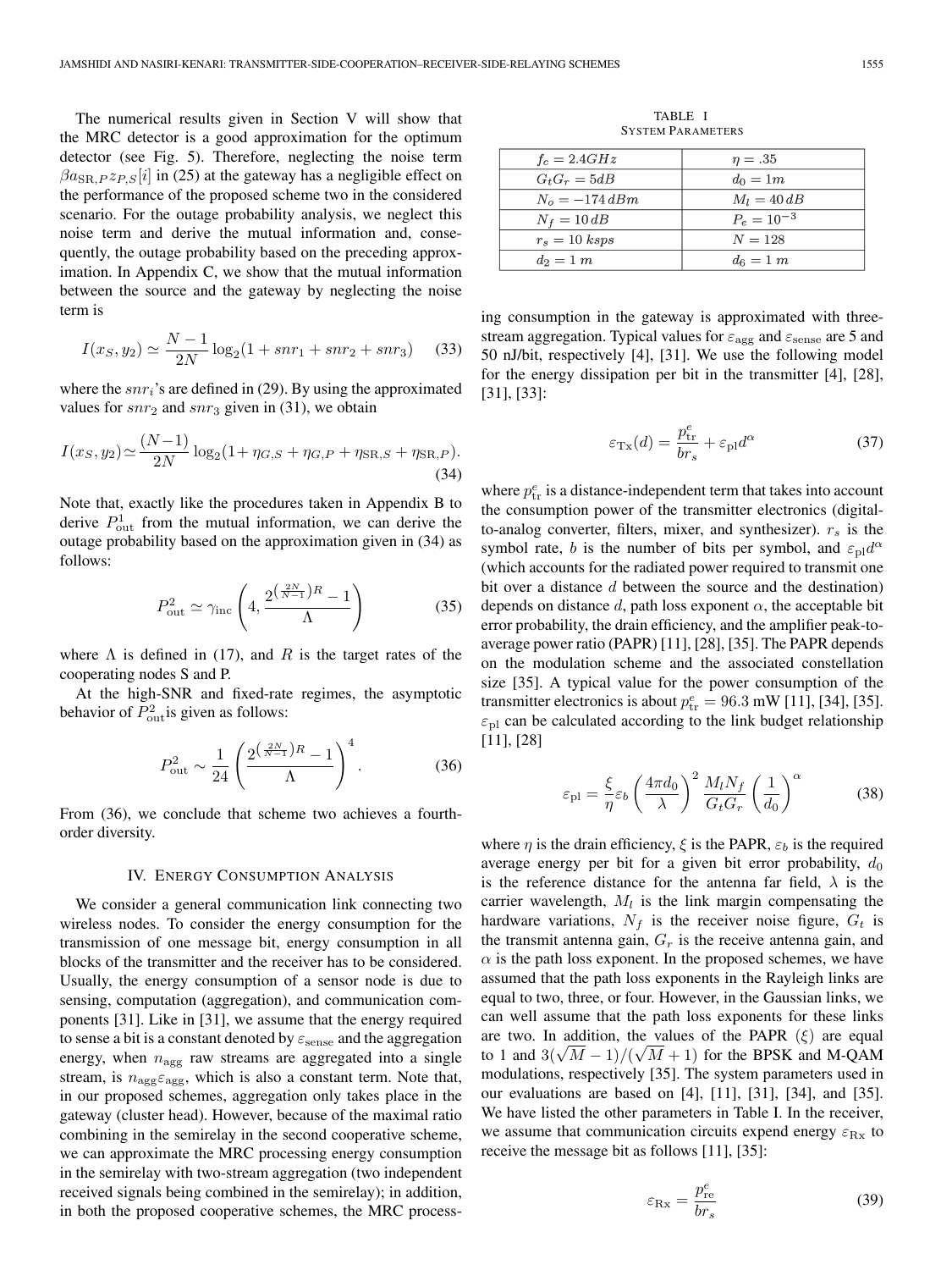In a general communication link connecting two wireless nodes, we can compute the total energy consumption for the transmission of one message bit, according to (37)–(39), as

$$
\varepsilon_T = \frac{p_{\rm tr}^e}{br_s} + \frac{p_{\rm re}^e}{br_s} + \frac{\xi}{\eta} \varepsilon_b \left(\frac{4\pi d_0}{\lambda}\right)^2 \frac{M_l N_f}{G_t G_r} \left(\frac{d}{d_0}\right)^{\alpha}.
$$
 (40)

While the first and second terms in (40) are monotonically decreasing with b (the constellation size), the required average energy per bit, i.e.,  $\varepsilon_b$ , in the third term is monotonically increasing with  $b$ . Thus, there exists an optimum value for  $b$ to minimize  $\varepsilon_T$  [11]. For the noncooperative and cooperative schemes one and two, the optimum constellation sizes of nodes S, P, and SR can be computed according to (40). Throughout this section, we assume that the transmitters (node S, P, or SR) send information symbols, with the optimum constellation sizes computed accordingly. We consider the system model of Section II for the noncooperative and cooperative schemes. As previously stated, in the noncooperative scheme, nodes S, P, and SR transmit their information symbols over the independent channels to the gateway. In addition, to maintain the same throughput as in the proposed cooperative schemes, nodes S and P transmit  $N - 1$  symbols for each block, and node SR, which is a type-A (low-load) node, transmits only two symbols during each block<sup>6</sup> [see Fig. 3(a)]. We first compute the total energy consumption of nodes S, P, and SR, and the gateway during a single block. In the noncooperative scheme, the total energy consumption in nodes S, P, and SR, and the gateway can be computed as follows:

$$
\varepsilon_S^{\rm nc} = b_S \left( (N-1)\varepsilon_{\rm sens} + (N-1)\frac{p_{\rm tr}^e}{b_S r_s} + (N-1)\varepsilon_{\rm pl} d_1^{\alpha} \right)
$$
\n(41)

$$
\varepsilon_P^{\text{nc}} = b_P \left( (N-1)\varepsilon_{\text{sens}} + (N-1)\frac{p_{\text{tr}}^e}{b_S r_s} + (N-1)\varepsilon_{\text{pl}} d_4^\alpha \right)
$$
\n(42)

$$
\varepsilon_{\rm SR}^{\rm nc} = b_{\rm SR} \left( 2\varepsilon_{\rm sens} + 2 \frac{p_{\rm tr}^e}{b_{\rm SR} r_s} + 2\varepsilon_{\rm pl} d_6^{\alpha} \right) \tag{43}
$$

$$
\varepsilon_G^{\text{nc}} = b_S(N-1)\frac{p_{\text{re}}^e}{b_S r_s} + b_P(N-1)\frac{p_{\text{re}}^e}{b_P r_s} + 2b_{\text{SR}}\frac{p_{\text{re}}^e}{b_{\text{SR}} r_s}
$$
  
= 
$$
2N\frac{p_{\text{re}}^e}{r_s}
$$
 (44)

where the  $d_i$ 's are defined in Fig. 2(b), and  $b_S$ ,  $b_P$ , and  $b_{SR}$ are the optimum constellation sizes in nodes S, P, and SR, respectively. Note that, in (44), the total energy consumption in the gateway does not depend on the constellation size. Moreover, because of the symmetry, the optimum constellation sizes of nodes S and P are equal, i.e.,  $b_S = b_P$ .

Since the energy consumption of the data aggregation and the required energy to transmit the aggregated data to the sink (final destination) by the gateway node are similar in both the cooperative and noncooperative schemes, the aforementioned terms have no effect on the energy saving analysis, and we have omitted them in the energy consumption of the gateway given by (44). The average energy per bit required for computing  $\varepsilon_{\text{pl}}$  in (38) depends on the communication strategy (direct communication or cooperative communication), channel type (Gaussian or Rayleigh), and acceptable bit error probability  $P<sub>b</sub>$ . In the noncooperative scheme (one path diversity), for Rayleigh channels, the average bit error probabilities of the BPSK and M-QAM modulations can be computed from (23) and (24), respectively, by setting  $L = 1$ . Note that, in (23) and (24),  $\Lambda$  is equal to  $(\varepsilon'/N_o)$ . Therefore, by taking the inverse of the average bit error probability, we can obtain the required average energy per bit (i.e.,  $\varepsilon_b = \varepsilon'$ ) for a specified bit error probability value  $P<sub>b</sub>$ . For Gaussian links, the average bit error probability of the BPSK and M-QAM modulations are given as [32]

$$
P_e = Q\left(\sqrt{2\frac{\varepsilon}{N_o}}\right) \text{ for BPSK} \tag{45}
$$
\n
$$
P_e \simeq \frac{4}{b} \left(\frac{\sqrt{M} - 1}{\sqrt{M}}\right) Q\left(\sqrt{\frac{3b\varepsilon}{N_0(M - 1)}}\right) \text{ for M-QAM}
$$
\n
$$
\tag{46}
$$

respectively.

We can calculate the average energy consumption of the noncooperative system according to  $(41)$ – $(44)$  as

$$
\bar{\varepsilon}_{\text{total}}^{\text{nc}} = \frac{\varepsilon_S^{\text{nc}} + \varepsilon_P^{\text{nc}} + \varepsilon_{\text{SR}}^{\text{nc}} + \varepsilon_G^{\text{nc}}}{(N-1)(b_S + b_p) + 2b_{\text{SR}}}.\tag{47}
$$

Now, we consider the proposed cooperative schemes. From the discussions of Sections III-A and B, we can use the bit error probabilities given by (23) and (24), with  $L = 3$  and  $L = 4$ as good approximations for the performance of schemes one and two, respectively. Unfortunately, it is difficult to find an explicit solution for  $\Lambda$  as a function of  $P_b$ ; thus, we cannot find an explicit expression for  $\varepsilon$  or  $\varepsilon'$ . Therefore, we numerically compute  $\Lambda$ . The numerical solution gives  $\varepsilon_b = \varepsilon'$ , which is the required average bit energy for the given bit error probability; then, we can compute  $\varepsilon_{\text{pl}}$ , which is given in (37), using (38). As stated in Section II-A, we have supposed that each transmission block with duration  $T$  contains  $2N$ symbol intervals, and in cooperative scheme one, nodes S and P transmit  $2N - 2$  symbols and remain idle in the last two symbol intervals. In addition, node SR transmits its own two symbols and the  $2N - 2$  received symbols of nodes S and  $P(N - 1)$  symbols for each node). Therefore, for cooperative

<sup>&</sup>lt;sup>6</sup>The durations of information symbols in all of the nodes are  $(T/N - 1)$ . Therefore, all of the nodes have similar symbol rates. However, node SR sends two symbols and remains idle in the remaining symbol intervals of the block (low-load node).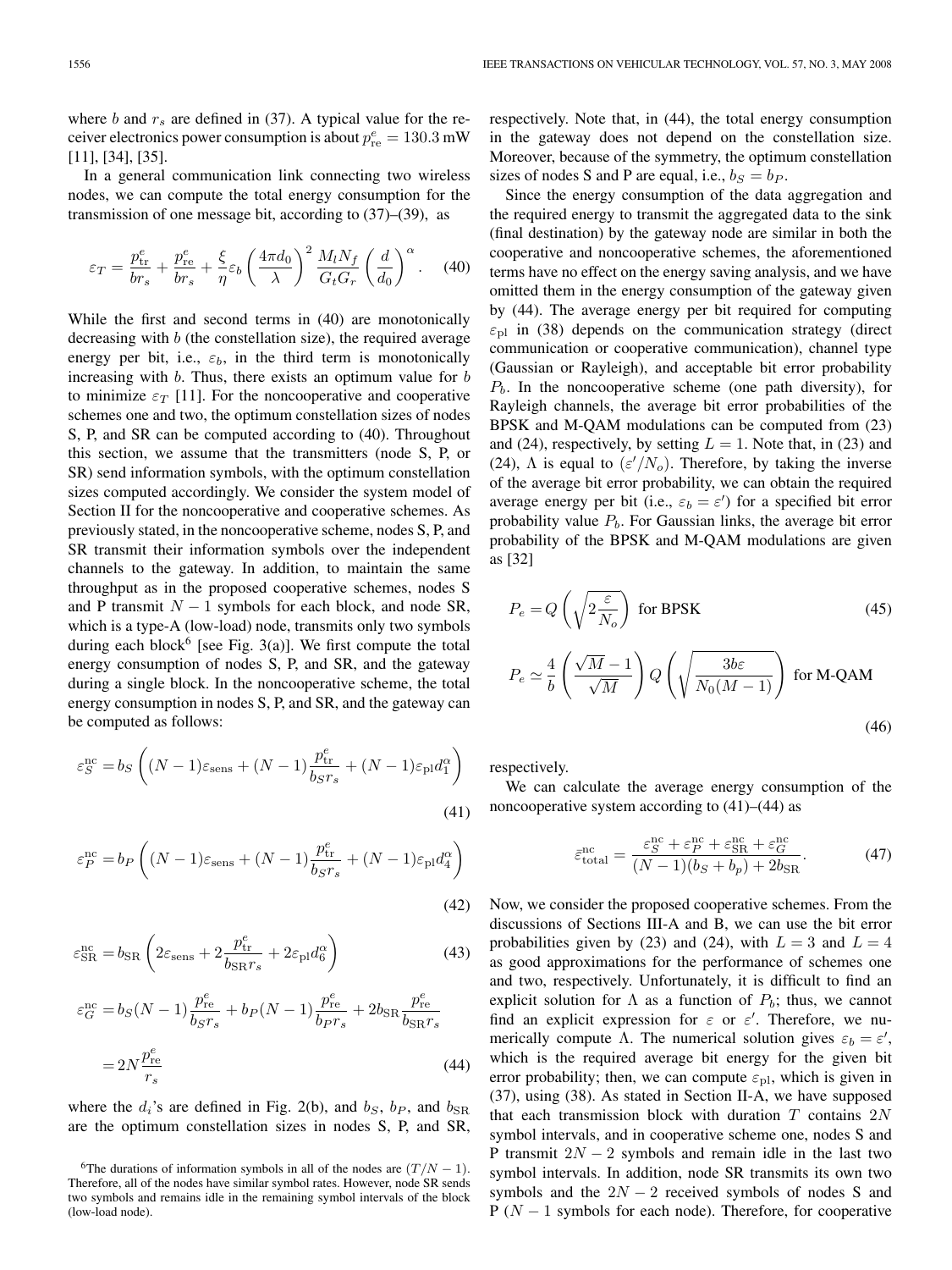scheme one, the nodes' consumption energies are computed as follows:

$$
\varepsilon_{S}^{1} = b_{S} \left\{ (N-1)\varepsilon_{\text{sens}} + (2N-2) \frac{p_{\text{tr}}^{e}}{\left(\frac{2N}{N-1}\right) b_{S} r_{s}} + (2N-2)\varepsilon_{\text{pl}} d_{1}^{\alpha} + (N-1) \frac{p_{\text{re}}^{e}}{\left(\frac{2N}{N-1}\right) b_{S} r_{s}} \right\}
$$
(48)  

$$
\varepsilon_{P}^{1} = b_{P} \left\{ (N-1)\varepsilon_{\text{sens}} + (2N-2) \frac{p_{\text{tr}}^{e}}{\left(\frac{2N}{N-1}\right) b_{P} r_{s}} + (2N-2)\varepsilon_{\text{pl}} d_{4}^{\alpha} + (N-1) \frac{p_{\text{re}}^{e}}{\left(\frac{2N}{N-1}\right) b_{P} r_{s}} \right\}
$$
(49)

$$
\varepsilon_{\rm SR}^1 = 2b_{\rm SR} \left\{ \varepsilon_{\rm sens} + \frac{p_{\rm tr}^e}{\left(\frac{2N}{N-1}\right)b_{\rm SR}r_s} + \varepsilon_{\rm pl}d_6^\alpha \right\} + 2b_S
$$
  
 
$$
\times (N-1) \left\{ \frac{p_{\rm tr}^e}{\left(\frac{2N}{N-1}\right)b_{\rm S}r_s} + \varepsilon_{\rm pl}d_6^\alpha + b_S \frac{p_{\rm re}^e}{\left(\frac{2N}{N-1}\right)b_{\rm S}r_s} \right\}
$$
(50)

$$
\varepsilon_G^1 = (2(2N - 2) + 2N) \frac{p_{\rm re}^e}{\left(\frac{2N}{N - 1}\right) r_s} + 6\varepsilon_{\rm agg}.
$$
 (51)

In the preceding derivation, we have utilized the fact that  $b<sub>S</sub>$  =  $b_P$ . To maintain the same throughput as the noncooperative scheme, the source, partner, and semirelay in the cooperative schemes must increase the transmission symbol rates from  $r_s$ to  $(2N/N - 1)r_s$  (see Fig. 3). We have included this symbol rate increment in our energy consumption analysis. Moreover, like in  $(44)$  for the noncooperative scheme, the total energy consumption in  $(51)$  does not depend on the optimum constellation size. Finally, we can compute the average energy consumption of cooperative scheme one as follows:

$$
\bar{\varepsilon}_{\text{total}}^1 = \frac{\varepsilon_S^1 + \varepsilon_P^1 + \varepsilon_{\text{SR}}^1 + \varepsilon_G^1}{(N - 1)(b_S + b_p) + 2b_{\text{SR}}} \tag{52}
$$

where  $\varepsilon_S^1$ ,  $\varepsilon_P^1$ ,  $\varepsilon_{\rm SR}^1$ , and  $\varepsilon_G^1$  are given in (48)–(51).

For scheme two, in the semirelay, we have  $4\varepsilon_{\rm agg}$  more energy consumption and  $(2N-2)$  more symbol receptions than scheme one, and in this scheme, we must use (23) and (24) with  $L = 4$  for  $\varepsilon_b$  computation. Considering the preceding differences, we can easily obtain the average energy consumption of scheme two from (48)–(52).

## V. NUMERICAL RESULT AND COMPARISON

In this section, we present some numerical results to illustrate the performance gains offered by the proposed protocols. For



Fig. 4. Outage probability versus uplink SNR, where  $N = 128$ , target rate  $R = 1$ , and the Gaussian links are 6 dB stronger than the Rayleigh uplinks  $(\varepsilon = 4\varepsilon')$ .

our evaluations, we have assumed  $N = 128$  and target rate  $R = 1$ . In addition, Gaussian links are considered 6 dB stronger than Rayleigh uplinks, i.e.,  $\varepsilon = 4\varepsilon'$ . First, we consider the diversity gains of our proposed schemes in Figs. 4–7. Fig. 4 shows the plots of  $P_{\text{out}}^1$  versus  $\Lambda$  (Rayleigh uplink average received SNR) for the exact value of the outage probability computed from (16), the approximated value computed from (19), and the asymptotic value computed from (20). These result show that (18) is a good approximation for  $I_1$  (the mutual information of scheme one) when  $\varepsilon$  is slightly greater (less than one order of magnitude) than  $\varepsilon'$ . For the sake of comparison, we have also plotted the noncooperative (direct transmission) outage probability [10]. As can be observed from Fig. 4, scheme one achieves a significant gain at the medium- to high-SNR regimes. For example, for an outage probability of 0.01, the SNR required by the noncooperative scheme is 20 dB, whereas, for scheme one, it is 8.37 dB. Fig. 5 compares the performance of the optimum detector given in (26) and the MRC detector for scheme two. The plots for the optimum detector are evaluated using Monte Carlo simulations, where BPSK modulation is considered. From Fig. 5, it can be observed that the MRC detector performs almost as well as the optimum detector given in (26) when the SNR in Gaussian channels is only slightly greater (less than one order of magnitude) than the SNR in Rayleigh fading channels.

Fig. 6 shows the plots of  $P_{\text{out}}^2$  versus  $\Lambda$  for the outage probability based on the approximate mutual information given in (33) [which is derived by neglecting the noise term in (25)], the approximate value given in (35), and the asymptotic value given in (36). In addition, for the sake of comparison, we have plotted the outage probabilities for the noncooperative scheme and the proposed scheme one based on the mutual information given in (16). These results indicate the significant gain of scheme two against the noncooperative scheme and cooperative scheme one. For instance, for the outage probability of 0.01, the required SNRs in the noncooperative scheme and cooperative scheme one are 20 and 8.5 dB, respectively,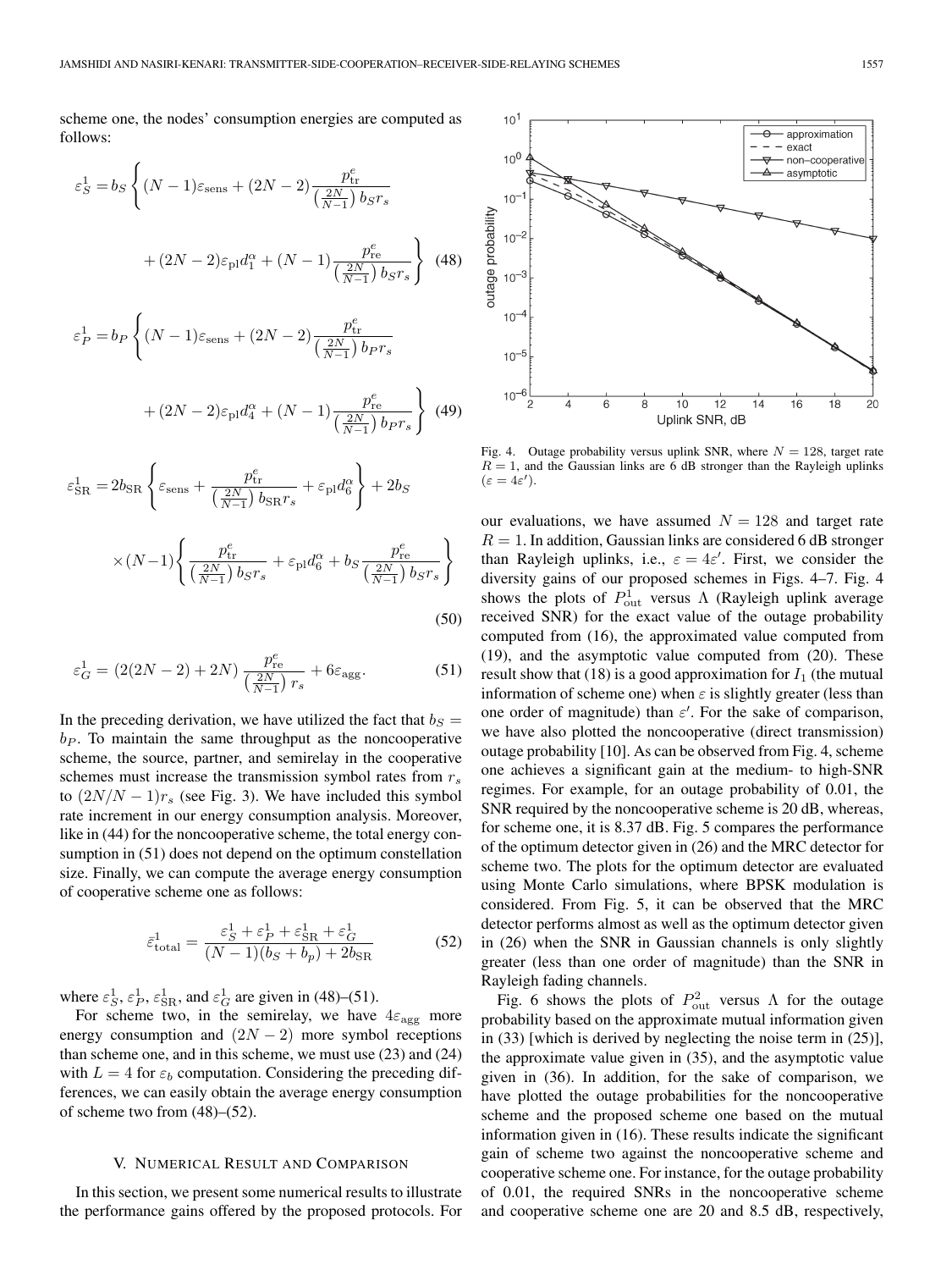

Fig. 5. Bit error probability versus uplink SNR. Gaussian links are 6 dB stronger than Rayleigh uplinks ( $\varepsilon = 4\varepsilon'$ ).



Fig. 6. Outage probability versus uplink SNR, where  $N = 128$ , target rate  $R = 1$ , and the Gaussian links are 6 dB stronger than the Rayleigh uplinks  $(\varepsilon=4\varepsilon').$ 

whereas, for cooperative scheme two, the required SNR is 6.13 dB. To investigate the performance of the proposed cooperative schemes for a fixed SNR at the variable-rate regimes, in Fig. 7, we have plotted the outage probability versus rate R for both the cooperative and noncooperative schemes for various values of the uplink SNR Λ. We observe that, at very low  $\Lambda$ , e.g.,  $-4$  dB, the outage probabilities of the cooperative schemes are greater than those of the noncooperative scheme at high-rate regimes. However, at the higher values of  $\Lambda$ , e.g., 0 dB, the outage probabilities of the cooperative schemes are smaller than the outage probability of the noncooperative scheme for almost all of the rates considered. Moreover, these results show that the cooperative schemes always perform better than the noncooperative scheme at low-rate regimes.

Now, we present some numerical results to compare the energy efficiencies of schemes one and two with the noncoop-



Fig. 7. Outage probability versus transmission rate R, where  $N = 128$ , and the Gaussian links are 6 dB stronger than the Rayleigh uplinks ( $\varepsilon = 4\varepsilon'$ ).



Fig. 8. Average total energy consumption per bit versus the source distance from the gateway. The path loss exponent is equal to 2.

erative scheme and the CST scheme proposed in [11]. To investigate the effect of path loss exponent  $\alpha$ , we have computed the optimized average energy consumption of the noncooperative and cooperative schemes for various values of  $\alpha$ . Figs. 8 and 9 show the plots of the average energy consumption per bit versus transmission distance  $d_1$  for various path loss exponents  $\alpha$ . In all of the evaluations, we have used the system parameters given in Table I. From Fig. 8 ( $\alpha = 2$ ), significant energy can be saved by the node cooperation under the same throughput and bit error probability constraints. For example, schemes one and two offer about a 75% energy saving compared to the noncooperative scheme for  $d_1 = 100$  m. As we can see from Fig. 8, for all of the distances less than 100 m, schemes one and two have almost the same energy efficiencies. Now, we compare our proposed schemes with the CST scheme proposed in [11]. The results in [11] indicate that the critical distance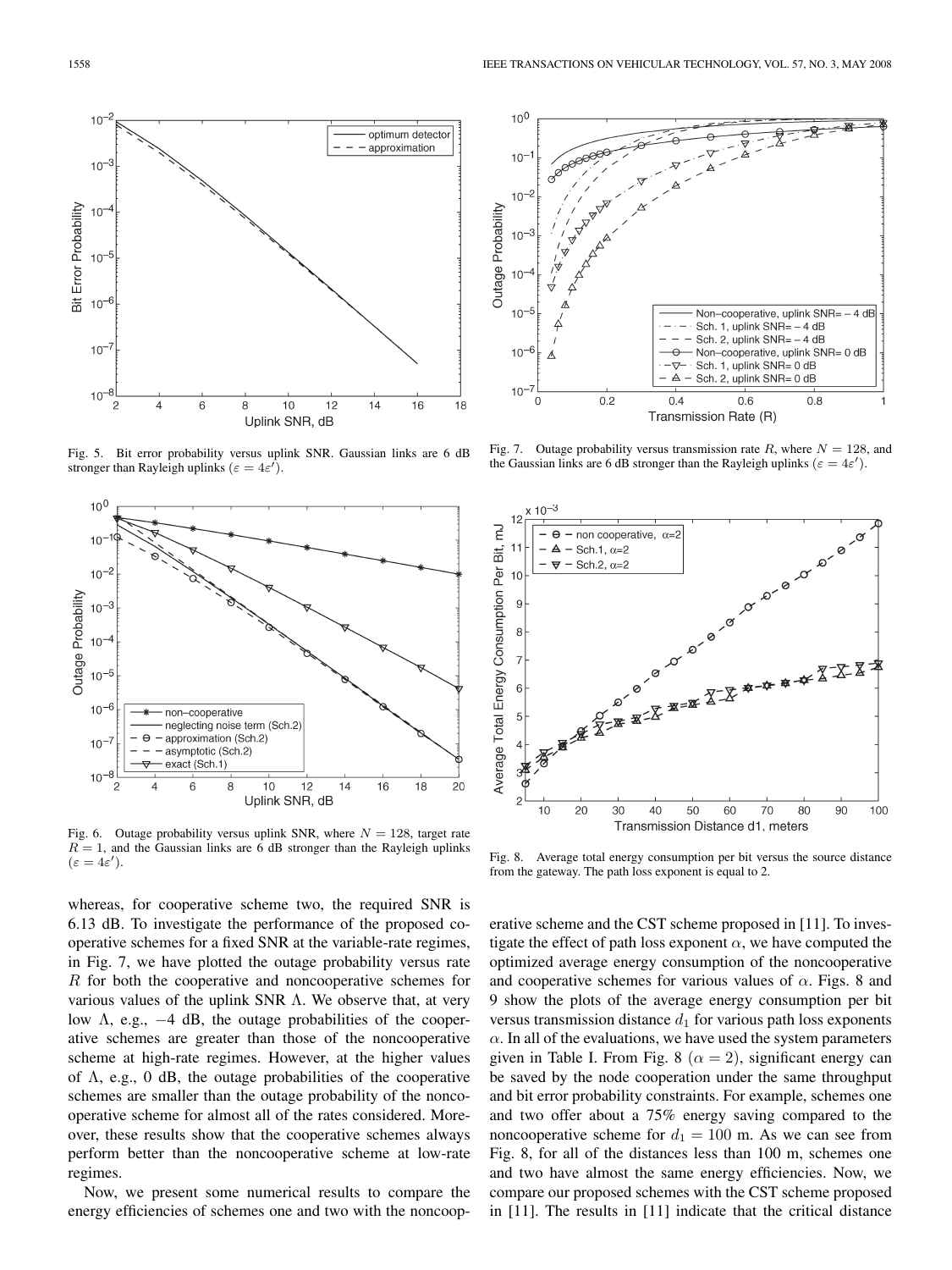

Fig. 9. Average total energy consumption per bit versus the source distance from the gateway. The path loss exponent is equal to 3 and 4.

below which the noncooperative system beats the CST scheme of [11] in terms of the energy efficiency is about 27.5 m, and this scheme offers a 100% energy saving for  $d_1 = 100$  m. However, for our proposed schemes, simulation results in Fig. 8 show that the critical distance is about 20 m, and about 75% energy saving is achieved for the same distance of 100 m. Although the CST scheme has 25% more energy saving in comparison with our proposed schemes, take note that Cui *et al.* [11] have considered an error-free link between the nodes and their partners. In fact, for the energy consumption analysis, they did not take into account the error propagation in the space-time code transmission. In fact, if we consider the effect of error propagation, for instance, in a  $2 \times 1$  multiple-input–singleoutput system based on Alamouti space-time code with BPSK modulation, our further simulation results show that the source node in the scheme [11] must increase its transmission energy by about 1.7 dB to achieve the same final bit error probability of 0.001 as in [11]. In this simulation, we have assumed that the link between the source and its partner has bit error probability  $P_e = 10^{-3}$ . Certainly, if we also consider the error propagation effect in the receiver side (link between node SR and the gateway), the total penalty for the CST scheme will be increased by much more than 1.7 dB.

Fig. 9 shows the average energy consumption versus transmission distance  $d_1$  for path loss exponents of three and four. From Fig. 9, a remarkable amount of energy can be saved by the node cooperation in highly scattered environments. For instance, more than 200% energy can be saved, even at a short transmission distance  $d_1 = 20$  m for  $\alpha = 4$ . An important observation from Figs. 8 and 9 is that, as  $\alpha$ increases, schemes one and two are more energy efficient than the noncooperative scheme, even for very short transmission distances.

To compare the performance between schemes one and two, we consider various path loss exponents. Fig. 10 compares the performance of the proposed schemes one and two. From Fig. 10, we observe that, for an ideal propagation channel in which  $\alpha = 2$ , schemes one and two have the same energy



Fig. 10. Average energy consumption of the cooperative schemes one and two per bit versus the source distance from the gateway. We have used the parameters' values given in Table I.

efficiency. However, for highly scattered environments (for instance,  $\alpha = 3$  and  $\alpha = 4$ ), there exists a threshold distance (about 85 m for  $\alpha = 3$  and about 20 m for  $\alpha = 4$ ) above which scheme two becomes more energy efficient than scheme one. In addition, Fig. 10 shows that scheme two achieves significant energy saving in the highly scattered environments. For example, about a 60% energy saving is achieved compared to scheme one for a distance of  $d_1 = 60$  m in the environment with a path loss exponent of  $\alpha = 4$ .

#### VI. CONCLUSION

This paper has presented two cooperative schemes for heterogeneous wireless sensor networks that use the AF cooperative strategy in the transmitters and maximal ratio combining in the receivers. The outage probability and the bit error probability of the proposed schemes for the BPSK and M-QAM modulations have been evaluated. Analytical results have indicated that the proposed schemes one and two achieve the diversity orders of three and four, respectively. In addition, the total energy consumption analysis has shown that the performance enhancement provided by the cooperative scheme leads to the energy consumption saving for the same reliability compared to the noncooperative scheme.

Even though the complicated cooperative scheme two achieves higher order diversity than the relatively simple scheme one, the evaluations have shown that this higher order diversity cannot properly compensate for the computational complexity of scheme two in the ideal channel propagation (free space with path loss exponent two). However, our results have indicated that scheme two achieves significant energy saving in highly scattered environments compared to scheme one. We observe that, in the highly scattered environments, our proposed schemes can save more energy, even in short- (few tens of meters) to medium-range (several tens of meters) distances, in comparison with the noncooperative scheme.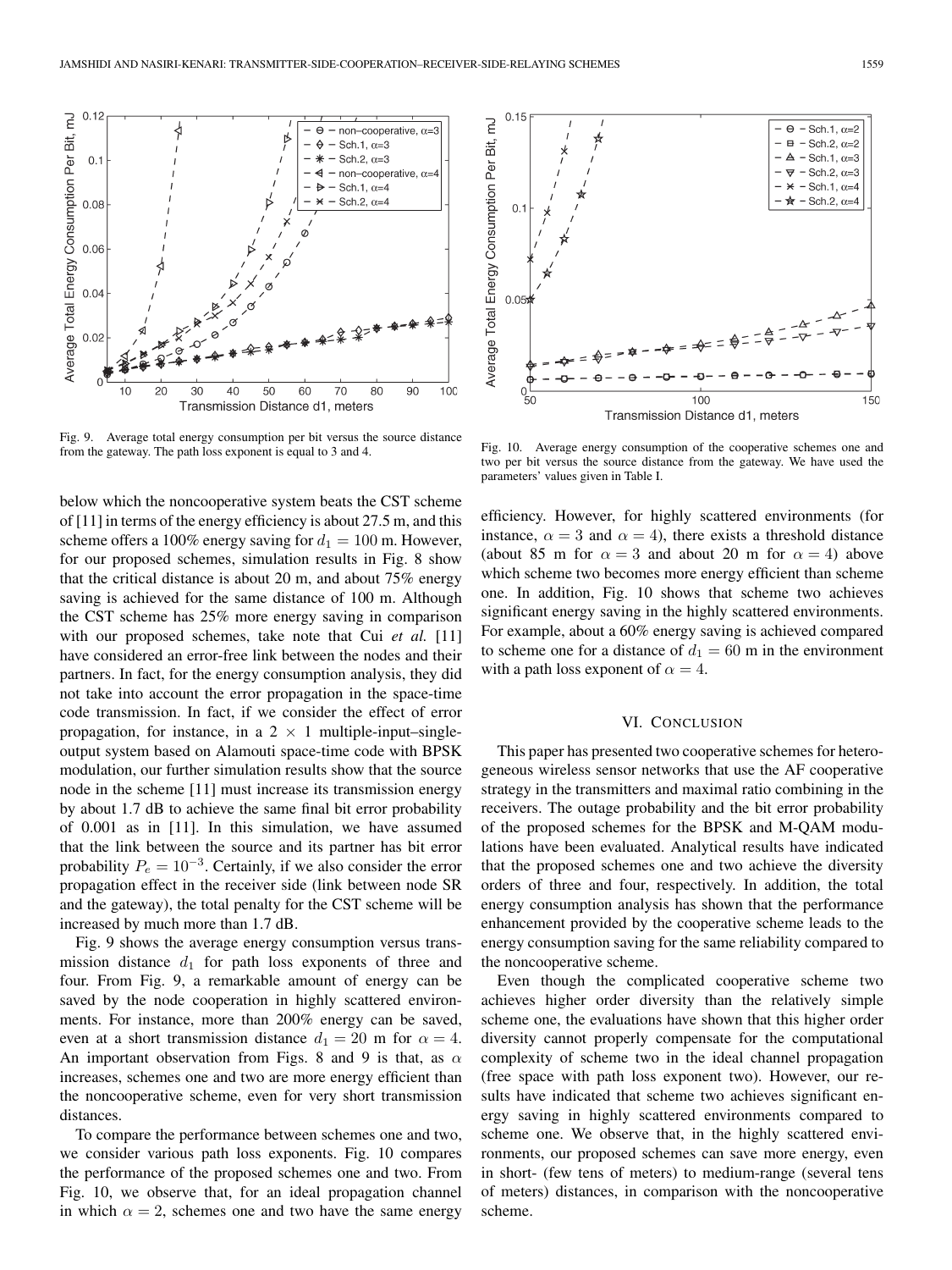# APPENDIX A MUTUAL INFORMATION OF SCHEME ONE

In this Appendix, we derive  $(16)$ . First, we rewrite  $(3)$ – $(5)$ into vector form as

$$
\underbrace{\begin{bmatrix} y_{G,S}[i] \\ y_{G,P}[i+1] \\ y_{G,SR}[i+2] \end{bmatrix}}_{\mathbf{y}_1} = \underbrace{\begin{bmatrix} \sqrt{\varepsilon'} a_{G,S} \\ \beta \sqrt{\varepsilon} a_{G,P} \\ \beta' \sqrt{\varepsilon'} a_{SR,S} \end{bmatrix}}_{A_1} x_S[i]
$$
\n
$$
+ \underbrace{\begin{bmatrix} 1 & 0 & 0 & 0 & 0 \\ 0 & \beta a_{G,P} & 0 & 1 & 0 \\ 0 & 0 & \beta' & 0 & 1 \end{bmatrix}}_{B_1} \underbrace{\begin{bmatrix} z_{G,S}[i] \\ z_{P,S}[i] \\ z_{SR,S}[i] \\ z_{G,P}[i+1] \\ z_{G,SR}[i+2] \end{bmatrix}}_{n_1} \tag{53}
$$

where  $\beta$  and  $\beta'$  are given in (7), and for the source signal, we have

$$
E\left\{|x_{S}[i]|^{2}\right\} = 1.
$$
\n(54)

From the vector results in [33], the maximum average mutual information, which is achieved with an i.i.d. zero-mean circular symmetric complex Gaussian source signal, is

$$
I(x_S, y_1) = \frac{N - 1}{2N} \log_2 \det \times \left( 1_{3 \times 3} + \left( A_1 A_1^H \right) \left( B_1 E \left\{ n_1 n_1^H \right\} B_1^H \right)^{-1} \right) \quad (55)
$$

where H and  $1_{3\times 3}$  denote the Hermitian and a 3  $\times$  3 identity matrix, respectively. Note that the factor  $N - 1/(2N)$  in (55) is due to the fact that, for every  $N - 1$  transmission symbol in the noncooperative scheme, each node S and P must transmit 2N symbols in the cooperative schemes. With some algebraic simplifications, we have the equations shown at the bottom of the page. Thus, we have

$$
I(x_S, y_1) = \frac{N - 1}{2N} \times \log_2 \left( 1 + \frac{\varepsilon' |a_{G,S}|^2}{N_o} + \frac{\beta^2 \varepsilon |a_{G,P}|^2}{N_o + N_o \beta^2 |a_{G,P}|^2} + \frac{\beta^2 \varepsilon' |a_{SR,S}|^2}{N_o + N_o \beta^2} \right). \tag{56}
$$

Now, by substituting the values of  $\beta$  and  $\beta'$  from (7) in (56), we easily obtain

$$
I_1 = \frac{N-1}{2N} \times \log_2 \left( 1 + \eta_{G,S} + \frac{\eta_{P,S}\eta_{G,P}}{\eta_{P,S} + \eta_{G,P} + 1} + \frac{\eta_{\text{SR},S}\eta_{G,\text{SR}}}{\eta_{\text{SR},S} + \eta_{G,\text{SR}} + 1} \right) \quad (57)
$$

where the  $\eta_{i,j}$ 's, i.e., the instantaneous received SNR, are given in (15).

# APPENDIX B OUTAGE PROBABILITY OF SCHEME ONE

The proof of (19) is presented in this Appendix. We know that

$$
P_{\text{out}}^1 \simeq \Pr\{I_1 < R\}
$$
\n
$$
= \Pr\left\{\eta_{G,S} + \eta_{G,P} + \eta_{\text{SR},S} < 2^{\left(\frac{2N}{N-1}\right)R} - 1\right\}.\tag{58}
$$

Since the  $\eta_{i,j}$ 's are independent exponential distributed random variables, their summation in (58) follows a chi-square distribution with a degree of freedom equal to six. Therefore, we have

$$
P_{\text{out}}^{1} \simeq \int_{0}^{2\left(\frac{2N}{N-1}\right)R} \frac{x^{2}}{2\Lambda^{3}} e^{-\frac{x}{\Lambda}} dx
$$
  
=  $\gamma_{\text{inc}} \left( 3, \frac{2^{\left(\frac{2N}{N-1}\right)R} - 1}{\Lambda} \right)$   
=  $1 - e^{-\frac{2^{\left(\frac{2N}{N-1}\right)R} - 1}{\Lambda}} \left( \sum_{m=0}^{2} \frac{\left( \frac{2^{\frac{2N}{N-1}R} - 1}{\Lambda} \right)^{m}}{m!} \right)$  (59)

where  $\Lambda$  is given in (17). To derive the asymptotic behavior, we define  $\rho = (2^{(2N/N-1)R} - 1/\Lambda)$ , and we compute the following limit:

 $\mathcal{L}$ 

$$
\lim_{\Lambda \to \infty} \frac{P_{\text{out}}^1}{(1/\Lambda)^3} = \lim_{\rho \to 0} \frac{1 - e^{-\rho} \left( \sum_{m=0}^2 \frac{\rho^m}{m!} \right)}{\left( 2^{\left( \frac{2N}{N-1} \right)R} - 1 \right)^{-3} \rho^3} = \frac{1/6}{\left( 2^{\left( \frac{2N}{N-1} \right)R} - 1 \right)^{-3}}.
$$

As a result, we easily derive (20).

$$
A_1 A_1^H = \begin{bmatrix} \varepsilon' |a_{G,S}|^2 & \beta \sqrt{\varepsilon \varepsilon'} a_{G,S} a_{G,P}^* & \beta' \varepsilon' a_{G,S} a_{\text{SR},S}^* \\ \beta \sqrt{\varepsilon \varepsilon'} a_{G,S}^* a_{G,P} & \beta^2 \varepsilon |a_{G,P}|^2 & \beta \beta' \sqrt{\varepsilon \varepsilon'} a_{\text{SR},S}^* a_{G,P} \\ \beta' \varepsilon' a_{G,S}^* a_{\text{SR},S} & \beta \beta' \sqrt{\varepsilon \varepsilon'} a_{\text{SR},S} a_{G,P}^* & \beta'^2 \varepsilon' |a_{\text{SR},S}|^2 \end{bmatrix}
$$
\n
$$
B_1 E \left\{ n_1 n_1^H \right\} B_1^H = N_o \begin{bmatrix} 1 & 0 & 0 \\ 0 & 1 + \beta^2 |a_{G,P}|^2 & 0 \\ 0 & 0 & 1 + \beta'^2 \end{bmatrix}
$$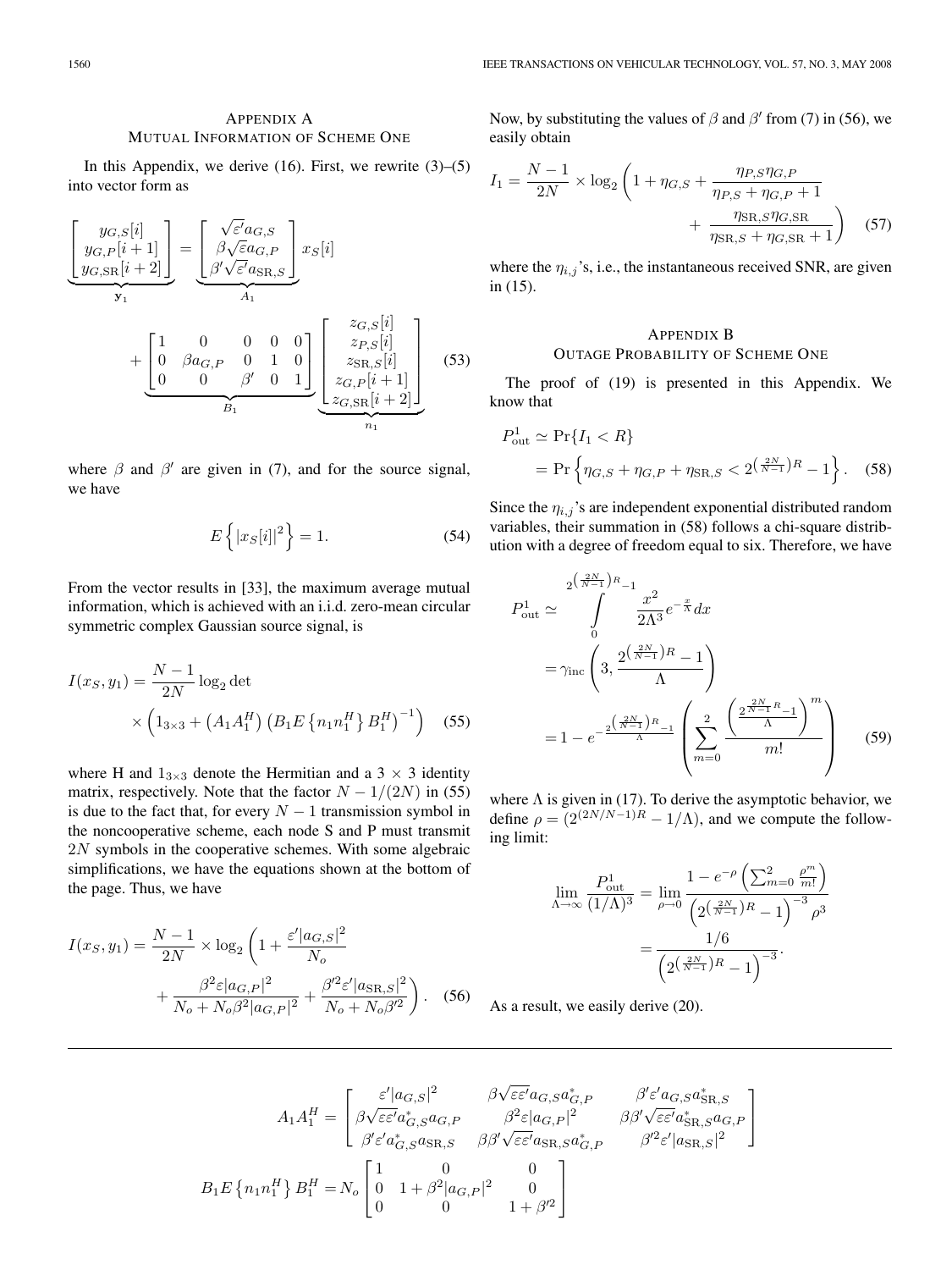# APPENDIX C OPTIMUM DETECTOR AND THE MUTUAL INFORMATION OF SCHEME TWO

## *Optimal Detector*

First, by substituting (1) and (10), we expand (8) and (11). After some algebraic simplifications, we write (3), (8), and (11) in the following vector form:

$$
\left[\begin{array}{c}y_{G,S} \\ y_{G,P} \\ y_{G,SR}\end{array}\right] = \underbrace{\left[\begin{array}{c} \sqrt{\varepsilon'}a_{G,S} \\ \beta\sqrt{\varepsilon}a_{G,P} \\ \beta''\text{SNR}_{SR}\end{array}\right]}_{A_2} x_S + B_2 \times \underbrace{\left[\begin{array}{c}z_{G,S} \\ z_{P,G} \\ z_{SR,S} \\ z_{G,P} \\ z_{S_{R,P}} \\ z_{G,SR}\end{array}\right]}_{n_2}
$$
 (60)

where  $B_2$  is given by (61), shown at the bottom of the page. Note that, in (60), we have omitted the slot indexes for simplification. Now, we assume a system with BPSK modulation and coherent receiver in the gateway. In this case, all of the noise terms in the receivers, i.e., the elements of vector  $n_2$ , are replaced by independent real zero-mean white Gaussian noise  $n_{i,j}$  with variance  $\sigma^2 = (N_o/2)$ , and all of the complex circular symmetric Gaussian fading coefficients, i.e.,  $a_{i,j}$ 's, are replaced with Rayleigh distributed coefficients  $|a_{i,j}|$ . Therefore, we can rewrite (60) and (61) as follows:

$$
\underbrace{\begin{bmatrix} y_{G,S} \\ y_{G,P} \\ y_{G,SR} \end{bmatrix}}_{y_2} = \underbrace{\begin{bmatrix} \sqrt{\varepsilon'} | a_{G,S} | \\ \beta \sqrt{\varepsilon} | a_{G,P} | \\ \beta'' \text{SNR}_{SR} \end{bmatrix}}_{A_2} x_S + B_2 \times \underbrace{\begin{bmatrix} n_{G,S} \\ n_{P,S} \\ n_{SR,S} \\ n_{G,P} \\ n_{G,SR} \\ n_{G,SR} \end{bmatrix}}_{n_2}
$$
 (62)

where  $B_2$  is given by (63), shown at the bottom of the page. The optimal detector of  $x<sub>S</sub>$  based on the received vector  $y<sub>2</sub>$  is the maximum *a posteriori* probability detector, i.e., the optimal detector has the following decision rule:

$$
\hat{x}_S = \arg\max_{x_S} f_{x_S|y_2}(y_2)
$$
\n
$$
= \arg\max_{x_S} f_{y_2|x_S}(y_2) \frac{P_{x_S}}{f_{y_2}(y_2)}
$$
\n
$$
= \arg\max_{x_S} f_{y_2|x_S}(y_2)
$$
\n(64)

where the third equality results from the assumption of equiprobable bits. Conditioned on  $n_{PS}$ , i.e., the noise term in the link between the source and the partner, and the fading coefficients, the elements of the vector  $y_2$  are independent Gaussian random variables. Thus, we have

$$
f(y_2|x_S, n_{P,S}) = f(y_{G,S}|x_S, n_{P,S})
$$
  
×  $f(y_{G,P}|x_S, n_{P,S}) \times f(y_{G,SR}|x_S, n_{P,S}).$  (65)

Then

$$
f(y_2|x_S) = \frac{1}{\sqrt{2\pi\sigma^2}} \int_{-\infty}^{+\infty} f(y_{G,S}|x_S, n_{P,S}) f(y_{G,P}|x_S, n_{P,S})
$$

$$
\times f(y_{G,SR}|x_S, n_{P,S}) e^{-\frac{n_{P,S}^2}{2\sigma^2}} d n_{P,S}.
$$
(66)

Now, if we substitute the corresponding Gaussian probability density functions in (66), after some straightforward simplifications, we obtain

$$
f(y_2|x_S) = K \exp(Dy_1^2 + Ey_2^2 + Fy_3^2 + Hy_2y_3)
$$
 (67)

where  $y_1$ ,  $y_2$ , and  $y_3$  are defined as follows:

$$
y_1 = y_{G,S} - \sqrt{\varepsilon'} |a_{G,S}| x_S \stackrel{\Delta}{=} y_{G,S} - b_1 x_S \tag{68}
$$

$$
y_2 = y_{G,P} - \beta \sqrt{\varepsilon} |a_{G,P}| x_S \stackrel{\Delta}{=} y_{G,P} - b_2 x_S \tag{69}
$$

$$
y_3 = y_{G,SR} - \beta'' \text{SNR}_{SR} x_S \stackrel{\Delta}{=} y_{G,SR} - b_3 x_S \tag{70}
$$

and constants  $D, E, F, H$ , and  $K$  are given by

$$
D = -\frac{1}{2\sigma^2}
$$
  
\n
$$
E = \frac{k_2^2}{4a\sigma^4} - \frac{1}{2\sigma^2}
$$
  
\n
$$
F = \frac{k_2'^2}{4a\sigma^4 (k_3^2 + k_5^2 + 1)^2} - \frac{1}{2\sigma^2 (k_3^2 + k_5^2 + 1)}
$$
  
\n
$$
H = \frac{k_2 k_2'}{2a\sigma^4 (k_3^2 + k_5^2 + 1)}
$$
  
\n
$$
K = \sqrt{\frac{\pi}{a}} \frac{1}{2\pi^2 \sigma^4 \sqrt{k_3^2 + k_5^2 + 1}}
$$
(71)

$$
B_2 = \begin{bmatrix} 1 & 0 & 0 & 0 & 0 & 0 \\ 0 & \beta a_{G,P} & 0 & 1 & 0 & 0 \\ 0 & \frac{\beta^2 \beta'' \sqrt{\varepsilon} |a_{\text{SR},P}|^2}{\beta^2 |a_{\text{SR},P}|^2 N_o + N_o} & \frac{\beta'' \sqrt{\varepsilon'} a_{\text{SR},S}^*}{N_o} & 0 & \frac{\beta \beta'' \sqrt{\varepsilon} a_{\text{SR},P}^*}{\beta^2 |a_{\text{SR},P}|^2 N_o + N_o} & 1 \end{bmatrix}
$$
(61)

$$
B_2 = \begin{bmatrix} 1 & 0 & 0 & 0 & 0 & 0 \ 0 & \beta |a_{G,P}| & 0 & 1 & 0 & 0 \ 0 & \frac{\beta^2 \beta'' \sqrt{\varepsilon} |a_{\text{SR},P}|^2}{\beta^2 |a_{\text{SR},P}|^2 N_o + N_o} & \frac{\beta'' \sqrt{\varepsilon} |a_{\text{SR},S}|}{N_o} & 0 & \frac{\beta \beta'' \sqrt{\varepsilon} |a_{\text{SR},P}|}{\beta^2 |a_{\text{SR},P}|^2 N_o + N_o} & 1 \end{bmatrix} \stackrel{\Delta}{=} \begin{bmatrix} 1 & 0 & 0 & 0 & 0 & 0 \ 0 & k_2 & 0 & 1 & 0 & 0 \ 0 & k_2' & k_3 & 0 & k_5 & 1 \end{bmatrix}
$$
(63)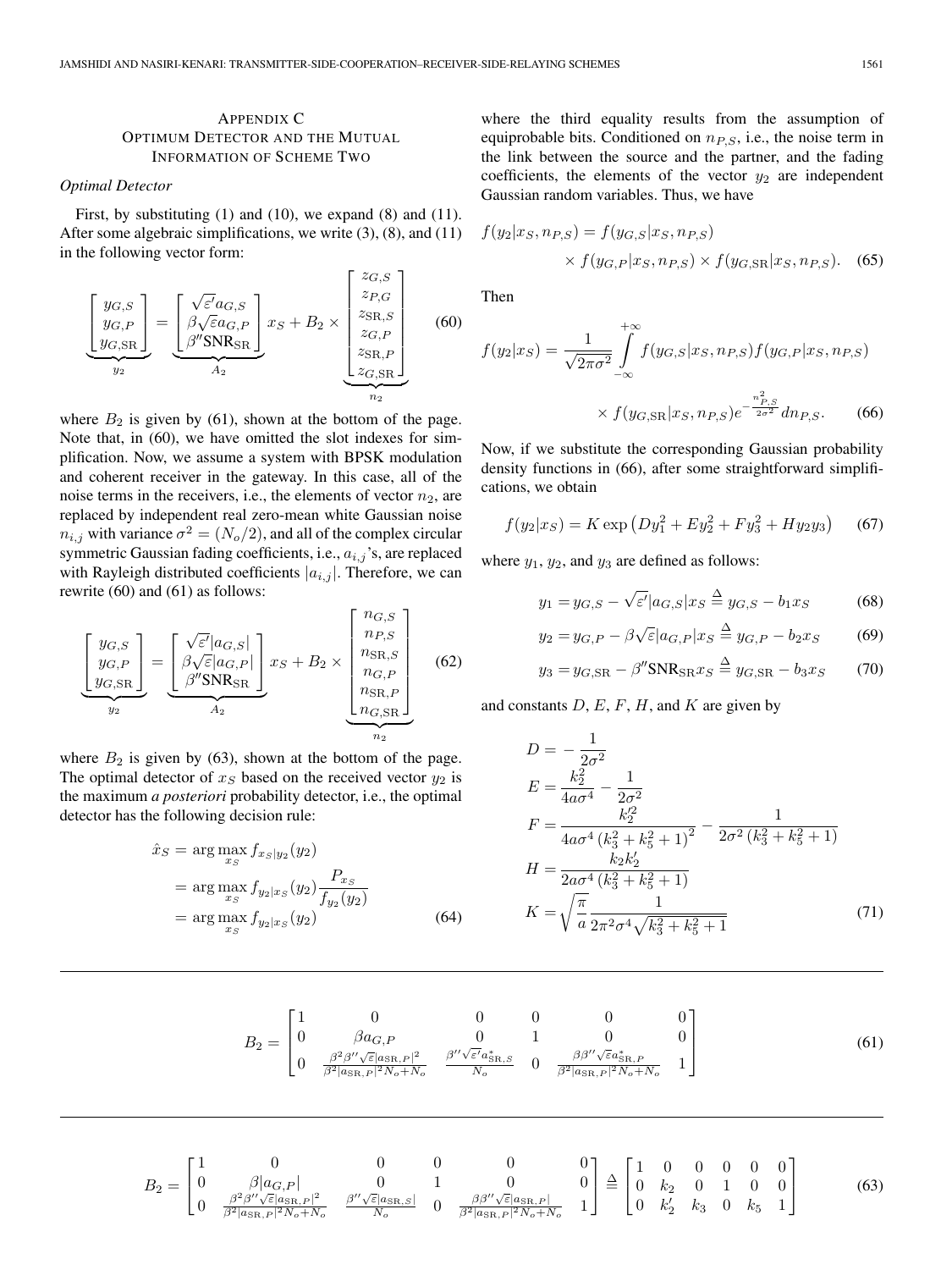where  $k_2$ ,  $k'_2$ ,  $k_3$ , and  $k_5$  are defined in (63), and the parameter " $a$ " in (71) is defined as follows:

$$
a = \frac{k_2^2}{2\sigma^2} + \frac{k_2'^2}{2\sigma^2 (k_3^2 + k_5^2 + 1)} + \frac{1}{2\sigma^2}.
$$

According to (64), the decision rule for the optimal detector is given by

$$
f(y_2|x_S=1) \mathop{\gtrless}\limits_{-1}^{+1} f(y_2|x_S=-1). \tag{72}
$$

By substituting (67) in (72), the optimum detector given in (26) is derived.

#### *Mutual Information*

Now, we derive the mutual information between the source and the gateway. By neglecting the noise term  $z_{P,S}[i]$  in (25), the derivation of the approximated mutual information for scheme two is similar to that of scheme one. By substituting (60) in the mutual information formula given in (55), we derive the approximated mutual information  $I(x_S, y_2)$  as follows:

$$
I(x_S, y_2) \simeq \frac{N - 1}{2N} \times \log_2 \det \left( 1_{3 \times 3} + \left( A_2 A_2^H \right) \right) \times \left( B_2' E \left\{ n_2 n_2^H \right\} B_2'^H \right)^{-1} \right) \tag{73}
$$

where  $y_2$ ,  $A_2$ , and  $n_2$  are defined in (60), and  $B'_2$  is equal to  $B_2$  in (61), except that the component  $B'_2(3, 2)$  of this matrix is replaced with zero because we neglect the noise term in (25). Substituting these matrix values into (73) and after some straightforward simplifications, we obtain

$$
I(x_S, y_2) \simeq \frac{N-1}{2N} \log_2 \left( 1 + snr_1 + snr_2 + snr_3 \right) \tag{74}
$$

where the  $snr_i$ 's are defined in (29).

#### ACKNOWLEDGMENT

The authors would like to thank Prof. M. Valenti and the anonymous reviewers for their helpful comments and suggestions, which considerably improved this paper.

#### **REFERENCES**

- [1] I. F. Akyildiz, W. Su, Y. Sankarasubramaniam, and E. Cayirci, "Wireless sensor networks: A survey," *Comput. Netw.*, vol. 38, no. 4, pp. 393–422, Mar. 2002.
- [2] "Exploratory research: Heterogeneous sensor networks," *Intel Technology Journal: Research and Development at Intel*, 2004. [Online]. Available: http://www.intel.com/research/exploratory/heterogeneous.htm
- [3] V. Mhatre, C. Rosenberg, D. Kofman, R. Mazumdar, and N. Shroff, "A minimum cost heterogeneous sensor network with a lifetime constraint," *IEEE Trans. Mobile Comput.*, vol. 4, no. 1, pp. 4–15, Jan./Feb. 2005.
- [4] W. Heinzelman, A. P. Chandrakasan, and H. Balakrishnan, "An application-specific protocol architecture for wireless microsensor networks," *IEEE Trans. Wireless Commun.*, vol. 1, no. 4, pp. 660–670, Oct. 2002.
- [5] R. Ramanathan and R. Hain, "Topology control of multihop wireless radio networks using transmit power adjustment," in *Proc. IEEE INFOCOM*, Tel Aviv, Israel, Mar. 2000, pp. 404–413.
- [6] W. Ye, J. Heidemann, and D. Estrin, "An energy-efficient MAC protocol for wireless sensor networks," in *Proc. 21st INFOCOM*, New York, Jun. 2002, pp. 1567–1576.
- [7] A. Cerpa and D. Estrin, "ASCENT: Adaptive self-configuring sensor networks topologies," in *Proc. 21st Int. Annu. Joint Conf. IEEE Comput. Commun. Soc.*, New York, Jun. 23–27, 2002, pp. 1278–1287.
- [8] Y. Yu, R. Govindan, and D. Estrin, "Geographical and energy aware routing: A recursive data dissemination protocol for wireless sensor networks," Comput. Sci. Dept., Univ. Calif., Los Angeles, CA, Tech. Rep. UCLA/CSD-TR-01-0023, May 2001.
- [9] I. Chatzigiannakis, A. Kinalis, and S. Nikoletseas, "An adaptive power conservation scheme for heterogeneous wireless sensor networks with node redeployment," in *Proc. 17th Annu. SPAA*, 2005, pp. 96–105.
- [10] J. N. Laneman, D. N. C. Tse, and G. W. Wornell, "Cooperative diversity in wireless networks: Efficient protocols and outage behavior," *IEEE Trans. Inf. Theory*, vol. 50, no. 12, pp. 3062–3080, Dec. 2004.
- [11] S. Cui, A. J. Goldsmith, and A. Bahai, "Energy-efficiency of MIMO and cooperative MIMO techniques in sensor networks," *IEEE J. Sel. Areas Commun.*, vol. 22, no. 6, pp. 1089–1098, Aug. 2004.
- [12] N. Jindal, U. Mitra, and A. J. Goldsmith, "Capacity of ad-hoc networks with node cooperation," in *Proc. IEEE Int. Symp. Inf. Theory*, 2004, p. 271. Also in preparation for *IEEE Trans. Inf. Theory*.
- [13] J. M. Shea, T. F. Wong, and W.-H. Wong, "Cooperative-diversity slotted ALOHA," in *Proc. ACM/Wireless Networks QShine—Special Issue*, 2005, p. 35.
- [14] S. K. Jayaweera, "Virtual MIMO-based cooperative communication for energy-constrained wireless sensor networks," *IEEE Trans. Wireless Commun.*, vol. 5, no. 5, pp. 984–989, May 2006.
- [15] A. Wittneben, "Coherent multiuser relaying with partial relay cooperation," in *Proc. IEEE WCNC*, Apr. 3–6, 2006, pp. 1027–1033.
- [16] P. Liu, Z. Tao, S. Narayanan, T. Korakis, and S. Panwar, "Coop-MAC: A cooperative MAC for wireless LANs," *IEEE J. Sel. Areas Commun.—Special Issue Cooperative Communications Networking*, vol. 25, no. 2, pp. 340–354, Feb. 2007.
- [17] M. Kuhn, S. Berger, I. Hammerstrom, and A. Wittneben, "Power line enhanced cooperative wireless communications," *IEEE J. Sel. Areas Commun.*, vol. 24, no. 7, pp. 1401–1410, Jul. 2006.
- [18] B. Zhao and M. C. Valenti, "Practical relay networks: A generalization of hybrid-ARQ," *IEEE J. Sel. Areas Commun.*, vol. 23, no. 1, pp. 7–18, Jan. 2005.
- [19] G. Kramer, M. Gastpar, and P. Gupta, "Cooperative strategies and capacity theorems for relay networks," *IEEE Trans. Inf. Theory*, vol. 51, no. 9, pp. 3037–3063, Feb. 2004.
- [20] A. Sendonaris, E. Erkip, and B. Aazhang, "User cooperation diversity—Part I: System description," *IEEE Trans. Commun.*, vol. 51, no. 11, pp. 1927–1938, Nov. 2003.
- [21] A. Sendonaris, E. Erkip, and B. Aazhang, "User cooperation diversity—Part II: Implementation, aspects and performance analysis," *IEEE Trans. Commun.*, vol. 51, no. 11, pp. 1939–1948, Nov. 2003.
- [22] A. Wittneben, I. Hammerstroem, and M. Kuhn, "Joint cooperative diversity and scheduling in low mobility wireless networks," in *Proc. GLOBECOM*, Dallas, TX, Nov. 29–Dec. 3, 2004, pp. 780–784.
- [23] J. Nicholas Laneman and G. W. Wornell, "Distributed space-time coded protocols for exploiting cooperative diversity in wireless networks," *IEEE Trans. Inf. Theory*, vol. 49, no. 10, pp. 2415–2425, Oct. 2003.
- [24] T. E. Hunter and A. Nosratinia, "Diversity through coded cooperation," *IEEE Trans. Wireless Commun.*, vol. 5, no. 2, pp. 283–289, Feb. 2006.
- [25] B. Zhao and M. C. Valenti, "Distributed turbo coded diversity for the relay channel," *Electron. Lett.*, vol. 39, no. 10, pp. 786–787, May 2003.
- [26] A. Stefanov and E. Erkip, "Cooperative coding for wireless networks," *IEEE Trans. Commun.*, vol. 52, no. 9, pp. 1470–1476, Sep. 2004.
- [27] S. M. Alamouti, "A simple transmit diversity technique for wireless communications," *IEEE J. Sel. Areas Commun.*, vol. 16, no. 8, pp. 1451–1458, Oct. 1998.
- [28] J. G. Proakis, *Digital Communications*, 4th ed. New York: McGraw-Hill, 2001.
- [29] E. Telator, "Capacity of multi-antenna Gaussian channels," *Eur. Trans. Telecommun.*, vol. 10, no. 6, pp. 585–596, Nov./Dec. 1999.
- [30] I. S. Gradshteyn and I. M. Ryzhink, *Table of Integrals Series and Products*. New York: Academic, 1965.
- [31] M. Bhardwaj and A. Chandrakasan, "Bounding the lifetime of sensor networks via optimal role assignments," in *Proc. IEEE INFOCOM*, 2002, pp. 1587–1596.
- [32] M. K. Simon and M.-S. Alouini, *Digital Communication over Fading Channels: A Unified Approach to Performance Analysis*, 2nd ed. Hoboken, NJ: Wiley, 2005.